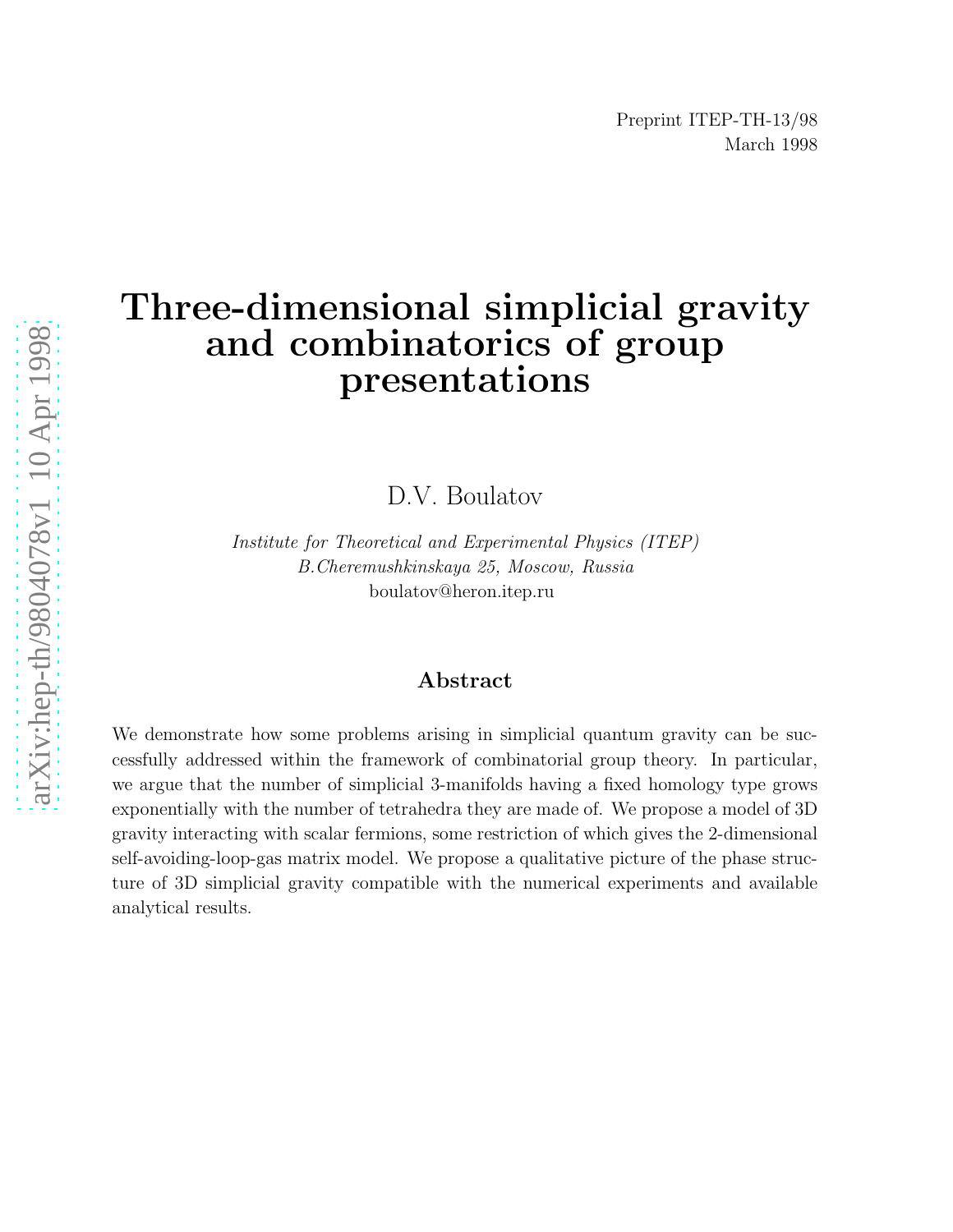#### <span id="page-1-0"></span>1 Introduction

The success of the matrix models as a theory of 2D quantum gravity and non-critical strings has brought about a hope that analogous discrete approaches might be instructive in higher dimensions as well. The most natural way to introduce discretized quantum gravity is to consider simplicial complexes instead of continuous manifolds. Then, a path integral over metrics (which is the crux of any approach to quantum gravity) can be simply defined as a sum over all complexes having some fixed properties. For example, it is natural to restrict their topology. In the present paper, we consider only the 3 dimensional case, where, by definition, a simplicial complex is a collection of tetrahedra glued along their faces in such a way that any two of them can have at most one triangle in common.

To introduce metric properties, one can assume that complexes represent piece-wise linear manifolds glued of equilateral tetrahedra [\[1\]](#page-23-0). The volume is proportional to the number of them. In the continuum limit, as this number grows, the edge length,  $a$ , simultaneously tends to zero:  $a \to 0$ . In three dimensions, there is a one-to-one correspondence between classes of piece-wise linear and smooth manifolds. In other words, any homeomorphism can equally be approximated by either a piece-wise linear or smooth map. This property makes the model self-consistent.

Within a piece-wise linear approximation, the curvature is singular: the space is flat everywhere off edges. Therefore, one should consider integrated quantities,  $e.g.,$  the mean scalar curvature

$$
\int d^3x \sqrt{g}R = a\left(2\pi N_1 - 6N_3 \arccos\frac{1}{3}\right) \tag{1.1}
$$

where a is the lattice spacing and  $N_0$ ,  $N_1$ ,  $N_2$ ,  $N_3$  are the numbers of vertices, edges, triangles and tetrahedra, respectively.

For manifolds in 3 dimensions, the Euler character vanishes  $\chi = N_0 - N_1 + N_2 - N_3 = 0$ . Together with the other constraint  $N_2 = 2N_3$ , it means that only 2 of the  $N_i$ 's are independent,  $N_1 = N_0 + N_3$ , and a natural lattice action depends on 2 dimensionless parameters. Now, we are in a position to define the simplicial-gravity partition function  $[2, 3, 4, 5]$  $[2, 3, 4, 5]$  $[2, 3, 4, 5]$  $[2, 3, 4, 5]$  $[2, 3, 4, 5]$  $[2, 3, 4, 5]$  $[2, 3, 4, 5]$  $[2, 3, 4, 5]$ :

$$
\mathbf{Z}(\alpha,\mu) = \sum_{\{C\}} e^{\alpha N_0 - \mu N_3} = \sum_{N_3} Z_{N_3}(\alpha) e^{-\mu N_3}
$$
(1.2)

where  $\sum_{\{C\}}$  is a sum over some class of complexes  $(e.g.,$  of a fixed topology).

It can be shown that, if  $N_3$  is fixed,  $N_0$  is restricted from above as  $N_0 < \frac{1}{3}N_3 + const.$ Therefore, it is natural, keeping  $\alpha$  fixed, to tend  $\mu$  to its critical value,  $\mu_c$ , at which the sum over  $N_3$  in Eq. (1.2) becomes divergent. In the vicinity of  $\mu_c$  one could expect to find critical behavior corresponding to a continuum limit of the model (of course, it can require a fine-tuning of the second parameter  $\alpha$ ).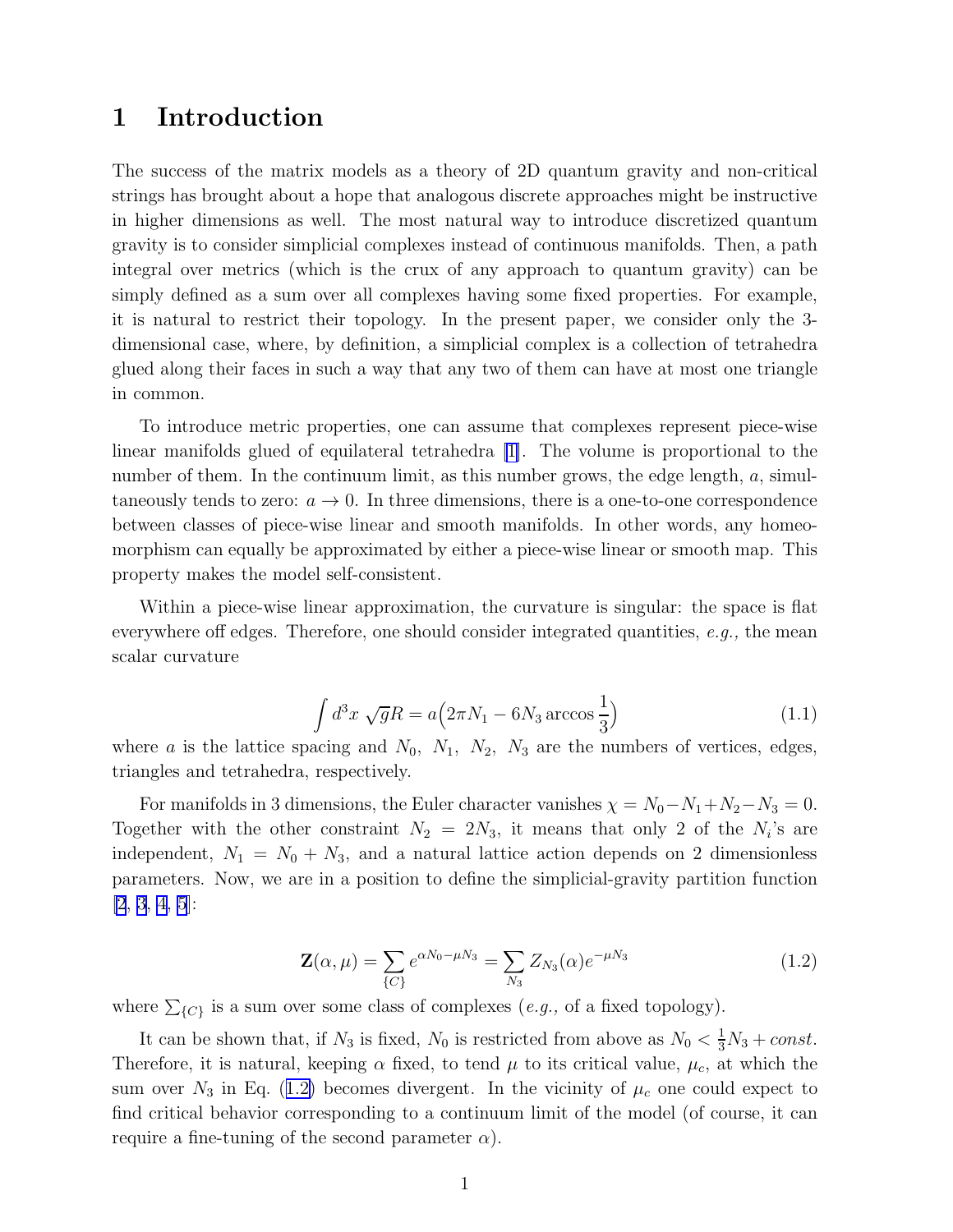For the model to be physically consistent, the free energy per unit volume  $\frac{1}{N_3} \log Z_{N_3}(\alpha)$ has to be finite, which means that the series over  $N_3$  in Eq. [\(1.2](#page-1-0)) has to have a finite radius of convergence:  $0 < \mu_c < +\infty$ . If it holds, statistical models defined on such an ensemble of fluctuating lattices possess reasonable thermodynamical behavior. Thus one can hope to describe matter coupled to quantum gravity. This program has been successfully carried out in two dimensions with help of the matrix model technique[[7, 8](#page-24-0)]. In the 3D case, analytic tools are lacking and numerical simulations have so far been the only source of information[[3](#page-24-0), [4\]](#page-24-0).

Many questions, which are simple in two dimensions, become stubborn in three. For example, 2-manifolds are classified according to values of the Euler character, therefore topology, homotopy and homology are actually equivalent descriptions. In three dimensions, sets of manifolds characterized according to these 3 criteria are essentially different. Anatural question to ask is how large a class of complexes  $\{C\}$  in Eq. ([1.2\)](#page-1-0) can be. We shall argue that it is sufficient to fixe only the first homology group  $H_1(C, Z)$  in order to have a finite value of  $\mu_c$ . It can be reformulated as the following statement: "The number of simplicial manifolds constructed of the given number of tetrahedra,  $N_3$ , and having a fixed homology type (viz., the first Betti number and the torsion coefficients) grows at most exponentially as a function of  $N_3$ ".

Let us notice that the existence of the exponential bound is not broken down, if one weights every complex with a positive weight growing at most exponentially with  $N_3$ . As well, if one manages to represent a sum over complexes as a weighted sum over another class of objects and to prove that the weights are exponentially bounded, then one can simply estimate the number of objects in this new class ignoring the weights.

The simplest example of a weighted sum of complexes is given by the canonical partitionfunction  $Z_{N_3}(\alpha)$  introduced in Eq. ([1.2\)](#page-1-0). Another example of physical interest is the partition function in the presence of free matter fields. To introduce it let us consider the set of polyhedral complexes dual to simplicial ones. Their 1-skeletons are some 4-valent graphs,  $G<sup>(4)</sup>$ , whose vertices correspond to tetrahedra, and links are dual to triangles. Such a graph can be defined by the adjacency matrix

$$
G_{ij}^{(4)} = \begin{cases} 1 & \text{if vertices } i \text{ and } j \text{ are connected by a link} \\ 0 & \text{otherwise} \end{cases}
$$
 (1.3)

Of course, the set of 4-valent graphs is not identical to the totality of simplicial complexes. Similarly, in two dimensions, the set of ordinary  $\phi^3$  Feynmann diagrams is different from that of triangulations – one has to introduce the notion of fat graphs to establish the equivalence.

If one attaches the *n*-component vector  $x_i^{\mu}$  $\binom{\mu}{i}$   $(\mu = 1, \ldots, n)$  to the *i*-th vertex, the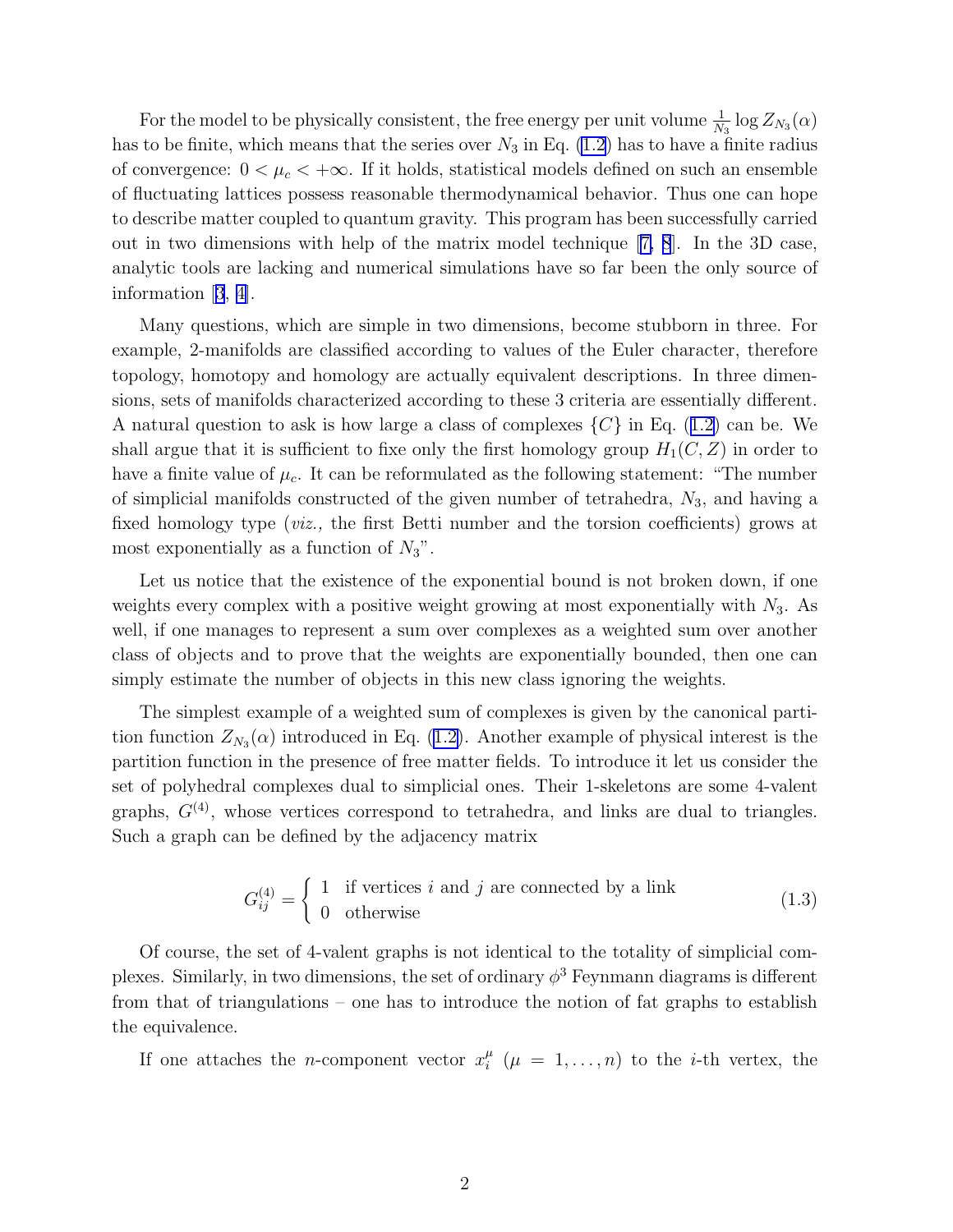<span id="page-3-0"></span>corresponding gaussian integral can be performed explicitly for every given graph  $G^{(4)}$ :

$$
Z_{matter}(G^{(4)}) = \int \prod_{i=1}^{N_3-1} \prod_{\mu=1}^n dx_i^{\mu} \exp\left[-\frac{1}{2} \sum_{i,j=1}^{N_3-1} G_{ij}^{(4)} (x_i^{\nu} - x_j^{\nu})^2\right] = \left(\det' L^{(4)}\right)^{-\frac{n}{2}} \tag{1.4}
$$

where the discrete Laplacian is given by

$$
L_{ij}^{(4)} = 4\delta_{ij} - G_{ij}^{(4)}
$$
\n(1.5)

There is the nice combinatorial representation of the determinant given by Kirchhoff's theorem[[9\]](#page-24-0):

$$
\det L = |T(G)| \tag{1.6}
$$

where  $T(G)$  is the set of all possible spanning trees embedded into a graph G or, equivalently, a number of connected trees which can be obtained from the graph by cutting its links. To kill the zero mode in Eq.  $(1.4)$ , we fixed the field at the  $N_3$ 'th vertex. The theorem states that det'L does not depend on a choice of the vertex. Therefore,  $|T(G)|$ is the number of rooted trees.

The number of spanning trees of a k-valent graph  $G_n^{(k)}$  with n vertices can be estimated from above as [\[9](#page-24-0)]

$$
|T(G_n^{(k)})| \le \frac{1}{n} \left(\frac{nk}{n-1}\right)^{n-1} \tag{1.7}
$$

The case we are particularly interested in is the 2-component Grassmann field, where we obtain the gravity+matter partition function in the form

$$
\mathbf{Z}^{(1)}(\alpha,\mu) = \sum_{\{C\}} \det' L \ e^{\alpha N_0 - \mu N_3} = \sum_{N_3} Z_{N_3}^{(1)}(\alpha) e^{-\mu N_3}
$$
(1.8)

The weights,  $\det L$ , are positive integers, hence,

$$
Z_{N_3}(\alpha) < Z_{N_3}^{(1)}(\alpha) \tag{1.9}
$$

In two dimensions, this type of matter has the central charge  $c = -2$  and the corresponding matrix model has been solved explicitly by purely combinatorial means[[7\]](#page-24-0). We can repeat the same trick in 3 dimensions:

$$
\mathbf{Z}^{(1)}(\alpha,\mu) = \sum_{\{C\}} \det' L \ e^{\alpha N_0 - \mu N_3} = \sum_{\{C\}} \sum_{\{\widetilde{T}(C)\}} \ e^{\alpha N_0 - \mu N_3} = \sum_{\{\widetilde{T}\}} \sum_{\{C(\widetilde{T})\}} \ e^{\alpha N_0 - \mu N_3} \tag{1.10}
$$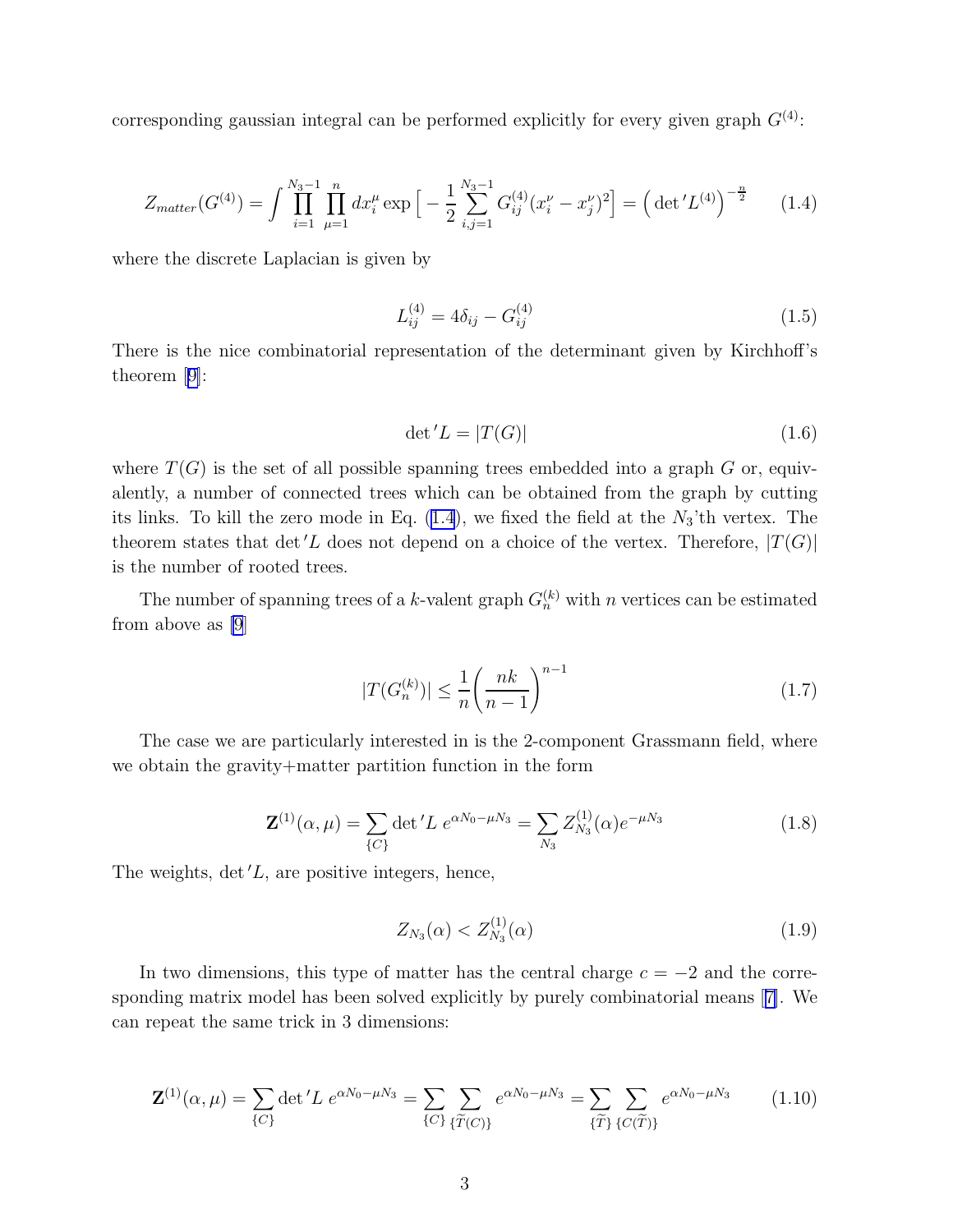Namely, we have the sum over complexes,  $\Sigma_{\{C\}}$ , weighted with the number of spanning trees in the dual 1-skeleton of each complex,  $\sum_{\{\widetilde{T}(C)\}}$ . We can obtain exactly the same configurations by taking the sum over all possible trees,  $\sum_{\{\widetilde{T}\}}$ , weighted with the number of complexes,  $\sum_{\{C(\widetilde{T})\}}$ , which can be recovered from a given tree  $\widetilde{T}$  by restoring cut links.

In three dimensions, the appearing trees correspond to spherical simplicial balls obtained starting with a single tetrahedron by subsequently gluing other tetrahedra to faces of the boundary. If we denote as  $n_0$ ,  $n_1$  and  $n_2$  numbers of vertices, edges and triangles on the boundary of a ball, we find that

$$
n_0 = N_3 + 3 \qquad n_2 = 2(N_3 + 1) \tag{1.11}
$$

In contrast to the 2-dimensional case, it is extremely difficult in three dimensions to control a topology of complexes constructed from a ball by pairwise identifications of triangles belonging to the boundary. Therefore, we shall not address the homeomorphic properties of complexes in this paper. On the other hand, homotopy information is nicely coded in the fundamental group, which is going to be the basic object for us. The combinatorial group theory provides us with the most adequate mathematical framework within which all physical questions can be asked and, hopefully, answered.

The outline of the paper is the following.

In Section 2 we collect some basic definitions and results from combinatorial group theory and 3-dimensional topology.

In Section 3 we give an interpretation of the 3D gravity partition function in terms of group presentations.

In Section 4 we argue that the number of simplicial complexes of a given volume having fixed homology type grows exponentially as a function of the volume.

In Section 5 we introduce a reduced model and establish a connection with the 2D loop gas matrix model.

Section 6 is devoted to a discussion.

The present paper can be regarded as an extended version of the previous one[[6\]](#page-24-0). A reader must be aware that Ref.[[6\]](#page-24-0) contains some incorrect statements. In particular, the proof of the main theorem stated in it is not mathematically satisfactory.

#### 2 Complexes and group presentations

Although almost all the mathematical material collected in this section can be found in the standard reference books on lower dimensional topology and combinatorial group theory (seefor example  $[10, 11]$  $[10, 11]$  $[10, 11]$  $[10, 11]$ ), it is convenient to repeat it here for reader's conveninience. Let us start with some definitions.

If it is not specifically stated, by a complex we always mean a finite cell (polyhe-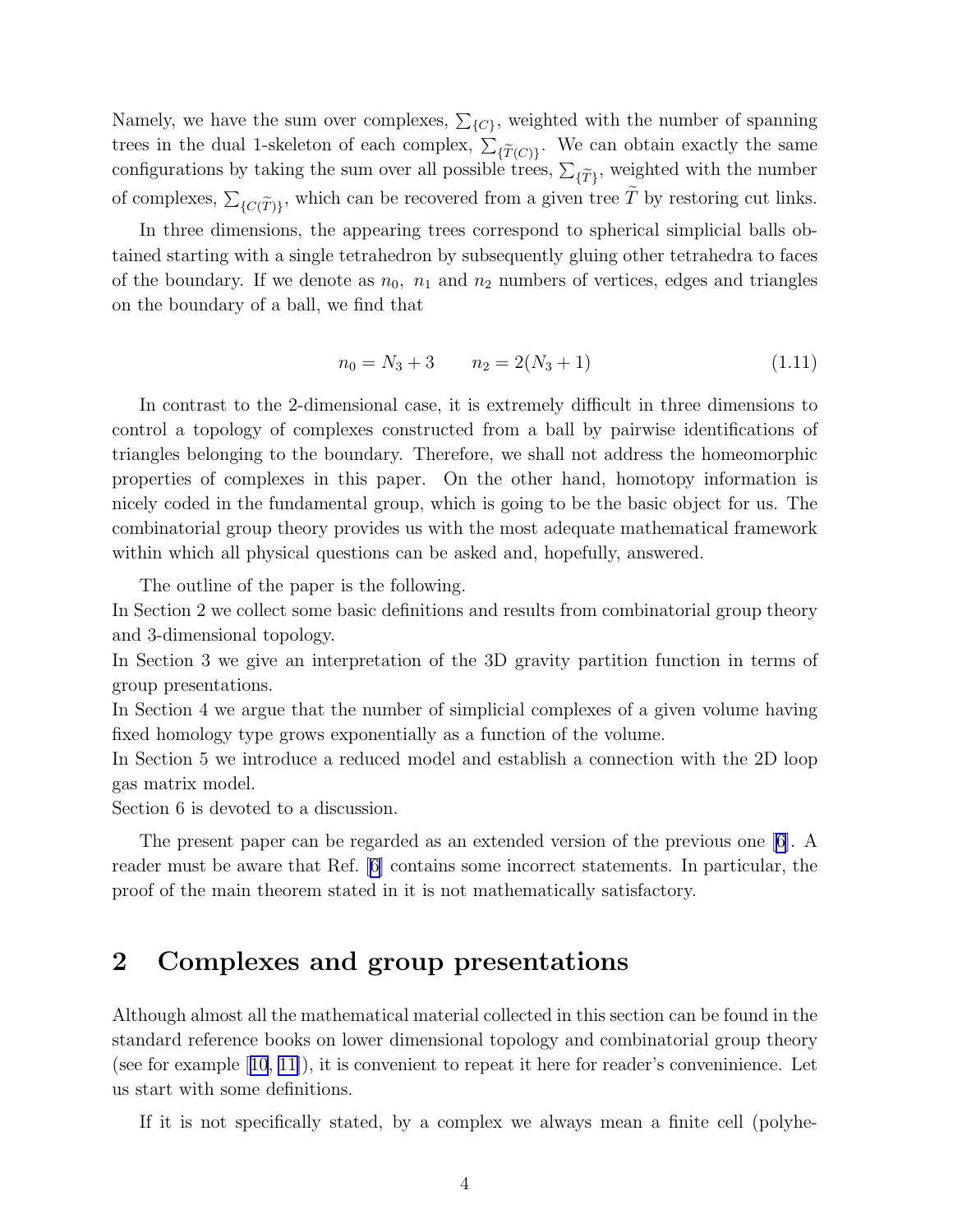<span id="page-5-0"></span>dral) decomposition of a compact closed orientable 3-manifold. Any complex, C, can be constructed by first assembling the 1-dimensional cells (giving the 1-skeleton,  $K_1$ ), then attaching 2-cells (giving the 2-skeleton,  $K_2$ ) and analogously for  $K_3$ .

A simplicial complex is a complex in which  $k$ -dimensional cells are  $k$ -simplexes, *i.e.*, points, segments, triangles and tetrahedra. The intersection of any two simplexes either is empty or consists of exactly one less dimensional simplex. Any simplex in a simplicial complex can be unambiguously determined, including an orientation, by a list of vertices from its boundary. It means, in particular, that any edge connects a pair of distinct vertices.

The fundamental group  $\pi_1(C)$  is determined by the 2-skeleton of a complex:  $\pi_1(C) \equiv$  $\pi_1(K_2)$ . The standard algorithm to read off a presentation  $\pi_1(C)$  is the following:

- 1. Construct a spanning tree T of the 1-skeleton of C.
- 2. Put into correspondence a generator,  $a_i$ , to every link of  $K_1$  which is not in T (*i.e.*, to each cut link). Links belonging to  $T$  are formally associated with the identity, 1.
- 3. Fixe some orientation of the links of  $K_1$ ; a change of the orientation corresponds to the inversion of the generator:  $a_i \rightarrow a_i^{-1}$ .
- 4. For every face in the 2-skeleton, the cyclic order of the oriented links forming its perimeter gives a relation:  $r_j = a_{i_1}^{\epsilon_1}$  $\frac{\epsilon_1}{i_1} a_{i_2}^{\epsilon_2}$  $\epsilon_{i_2}^{\epsilon_2} \dots a_{i_\ell}^{\epsilon_\ell} = 1$ ;  $\epsilon_i = \pm 1$  according to the orientation of the  $i$ 'th link (one puts the identity, 1, on places corresponding to the links which are in  $T$ ).

As any spanning tree cuts all loops in  $K_1$ , all relations obtained in this way are non-trivial (the trivial relation is, by definition, of the form  $1=1$ ).

In this way one finds the fundamental group presentation

$$
\pi_1(C) = \langle a_1 a_2 \dots a_n | r_1 r_2 \dots r_m \rangle \tag{2.1}
$$

where m equals the number of 2-cells in C and n is not bigger that the number of 1-cells.

This procedure gives a nonreduced group presentation in the sense that presentations differing by the trivial cancellations,  $aa^{-1} \rightarrow 1$  and  $a^{-1}a \rightarrow 1$ , correspond to distinct complexes. The simplest example is the following identical presentations of the trivial group

$$
P'_E = \langle a|a, a, a \rangle
$$
  
\n
$$
P''_E = \langle a|aa^{-1}a \rangle
$$
\n(2.2)

In both cases  $K_2$  consists of the single triangle but, in the second case, its edges are identified in such a way that the corresponding complex has only one 0-cell and only one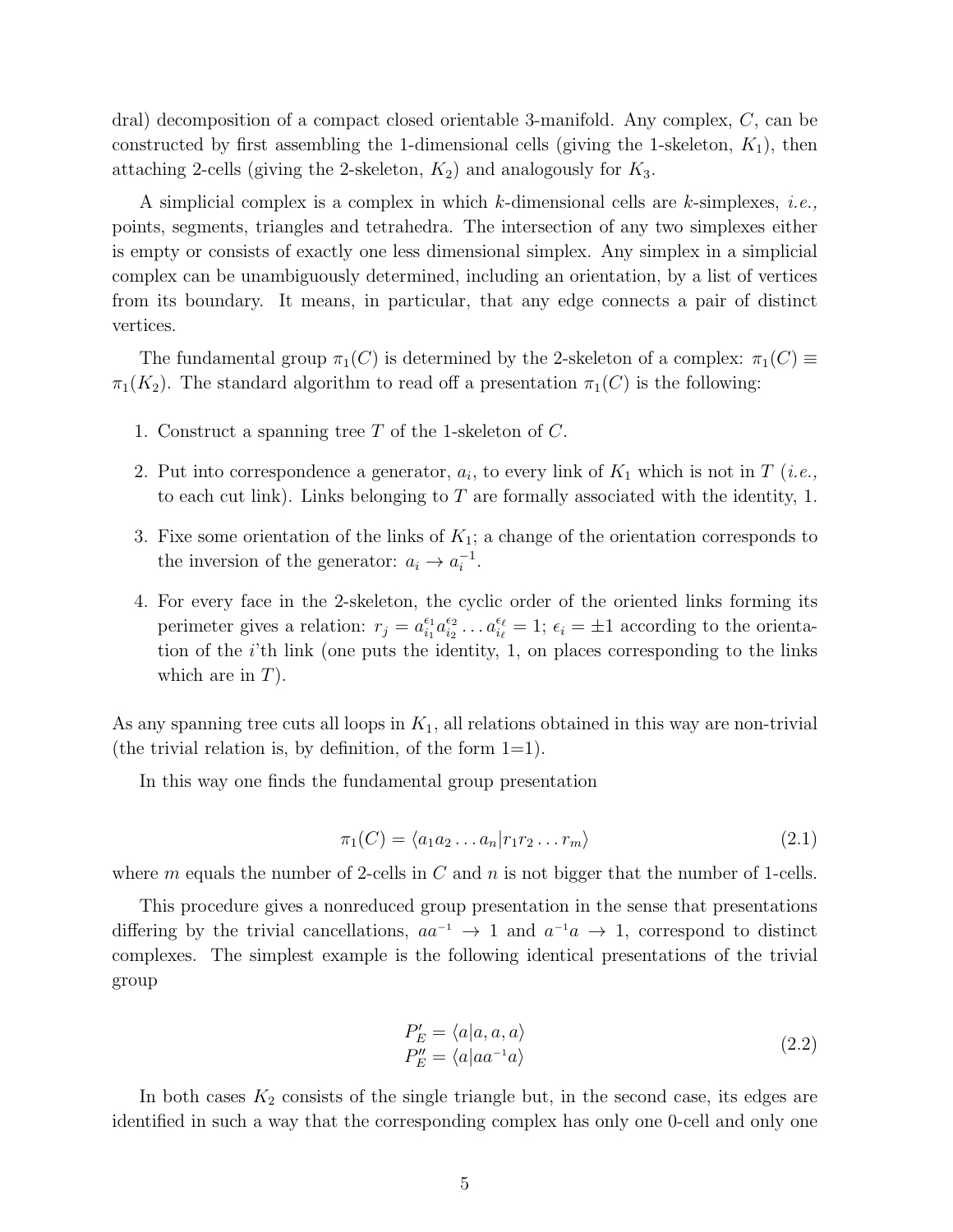1-cell. The 2-skeleton here is the so-called Zeeman's "Dunce hat"<sup> $(*)$ </sup>, a closed contractible fake-surface. Both 3-complexes represent  $S^3$  [\[12\]](#page-24-0).

Therefore, in order to maintain correspondence between presentations and complexes, one has to consider nonreduced presentations. However, as we shall see later, in the case of simplicial 3-complexes, this subtlety can easily be overcome. Therefore, in what follows, we shall use the term "presentation" hoping it will always be clear from a context what is meant in every particular case.

Two presentations describe the same complex, if they can be transformed into each other by a sequence of the following transformations:

- 1. permutation of generators or relators;
- 2. inversion of a generator,  $a_i \to a_i^{-1}$ , or a relator,  $r = a_1 a_2 ... a_k \to r^{-1} = a_k^{-1} ... a_2^{-1} a_1^{-1}$ ;
- 3. cyclic shift of a relator:  $r = a_1 a_2 \dots a_k \rightarrow a_1^{-1} r a_1 = a_2 \dots a_k a_1;$

These moves obviously divide the totality of all presentations into equivalence classes. We shall always identify presentations from the same class.

It is known that all 3-manifolds possess finitely presentable fundamental groups. Therefore, any of them can be described as the factor group

$$
G = F(X)/N \tag{2.3}
$$

where  $F(X)$  is the free group on n generators,  $X \equiv (a_1 a_2 \ldots a_n)$ , and N is the normal closure in  $F(X)$  of a subgroup generated by some finite set of words  $R \subset F(X)$ . The words constituting R are the relators and this is an equivalent description of the presentation. R form a basis of the subgroup  $\langle R \rangle$ . Any other set of generators of  $\langle R \rangle$  can be obtained from  $R$  by applying the Nielsen transformations:

- N1) replace  $r_j$  by  $r_j^{-1}$ .
- N2) replace  $r_j$  by  $r_j r_i$  with  $i \neq j$ .

This pair of transformations generate a group including permutations as a subgroup. Any sequence of the Nielsen transformations carries a presentation  $\langle X|R\rangle$  into an equivalent one. Let us notice that they do not change the number of generators.

To obtain the normal closure of  $\langle R \rangle$ , one has to add the third move, namely, the conjugation by an arbitrary word  $w \in F(X)$ :

<sup>∗</sup>) I am indebted to J.Howie for pointing me out this example.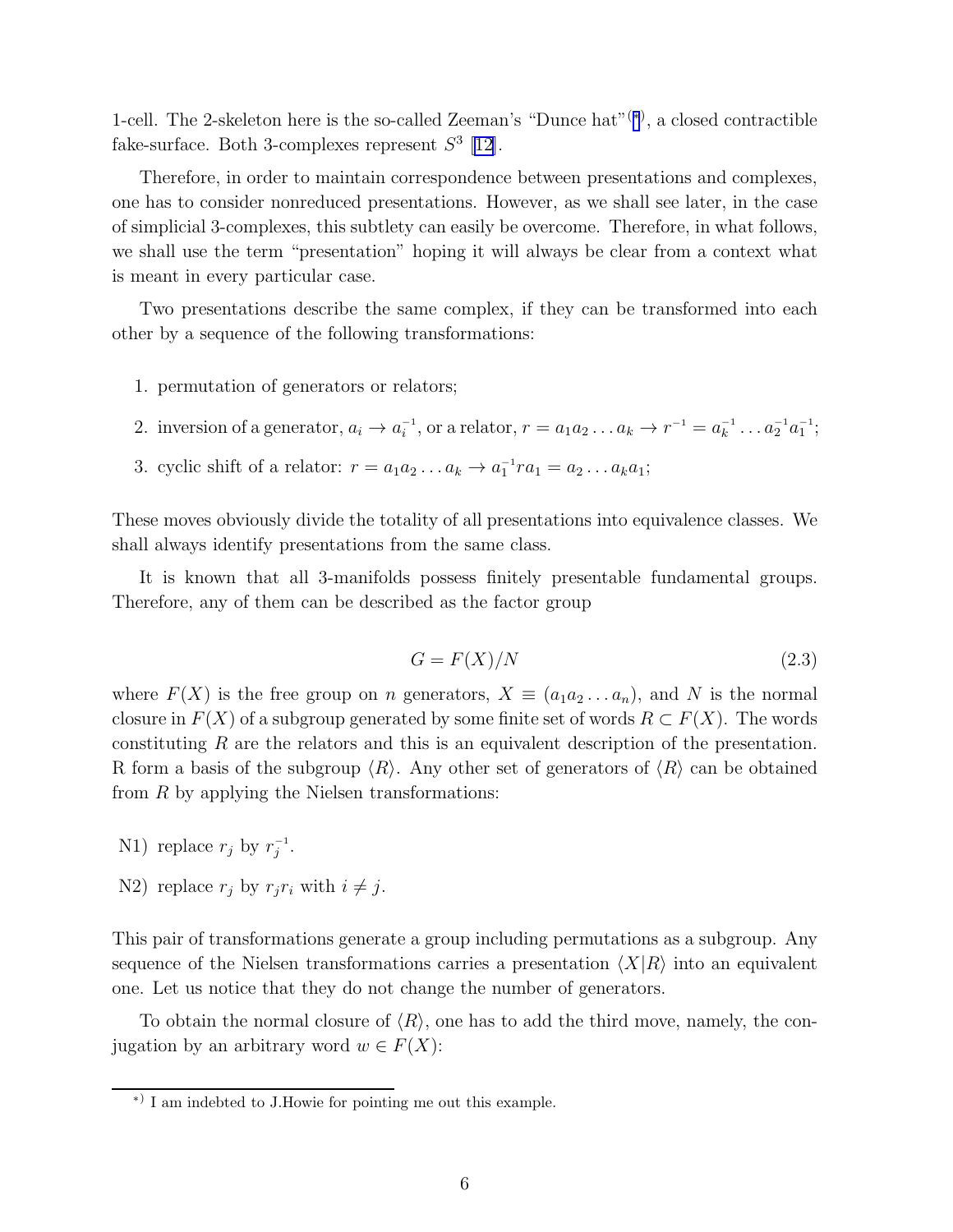N3) replace  $r_j$  by  $wr_jw^{-1}$ .

In order to establish the isomorphism of two groups, one has to use the Tietze transformations:

T1) add or remove a relator which is a consequence of other relators:

$$
\langle X|R\rangle \longleftrightarrow \langle X|R,y\rangle
$$

where  $y \in N$ , N is the normal closure of  $\langle R \rangle$  in  $F(X)$ .

T2) add or remove a generator which is a word in the others:

$$
\langle X|R\rangle \longleftrightarrow \langle X,x|R,x^{-1}w\rangle
$$

where R and w do not involve x; w is arbitrary. This move is called the prolongation.

It can be shown that these moves connect any two presentations of the same group. It should be said that there is no correspondence between the Tietze moves and the transformations of complexes: in most cases they yield presentations having no realization in the form of 3-complexes.

One of the most profound connections between homotopy theory and group presentations is established via the so-called formal defomations of complexes[[13\]](#page-24-0). Let us introduce this notion. An elementary *n*-expansion,  $C' \nearrow C''$ , is an attachment to  $C'$  of an *n*-ball  $B_n$  along all of the boundary  $\partial B_n$  except one  $(n-1)$ -cell:  $C'' = C' \cup B_n$ ,  $C' \cap B_n \cong B_{n-1}$ . If the complexes in question are simplicial, the ball is simply the single tetrahedron. An elementary *n*-collapse,  $C' \searrow C''$ , is the inverse of the elementary *n*-expansion. A formal *n*-deformation,  $C'$  $\overline{\nearrow}$ ,  $C''$ , is a finite sequence of the elementary expansions and collapses in which the maximum dimension of the balls equals  $n$ .

If a complex C can be n-deformed to a point,  $\ast$ , one says that C is n-collapsible. This term should not be confused with contractability, which stays for the simply-connected complexes,  $\pi_1(C) = 1$ .

As was proven by P.Wright [\[14](#page-24-0)], any two contractible 2-complexes,  $\pi_1(K_2') = \pi_1(K_2'')$ 1, can be transformed into each other by a finite sequence of the formal deformations not exceeding the dimension 3,  $K'_2$  $\stackrel{3}{\nearrow}_{\searrow} K''_2$ , if and only if the corresponding presentations read off in the standard way from the two 2-complexes  $K'_{2}$  and  $K''_{2}$  can be transformed into each other by a finite sequence of the Nielsen transformations extended by the trivial prolongation. We shall call this set of moves the AC transformations:

AC1) cancellation of  $aa^{-1}$  and its inverse.

AC2)  $r_i \rightarrow r_i^{-1}$  and  $r_i \rightarrow r_i r_j$  with  $i \neq j$ .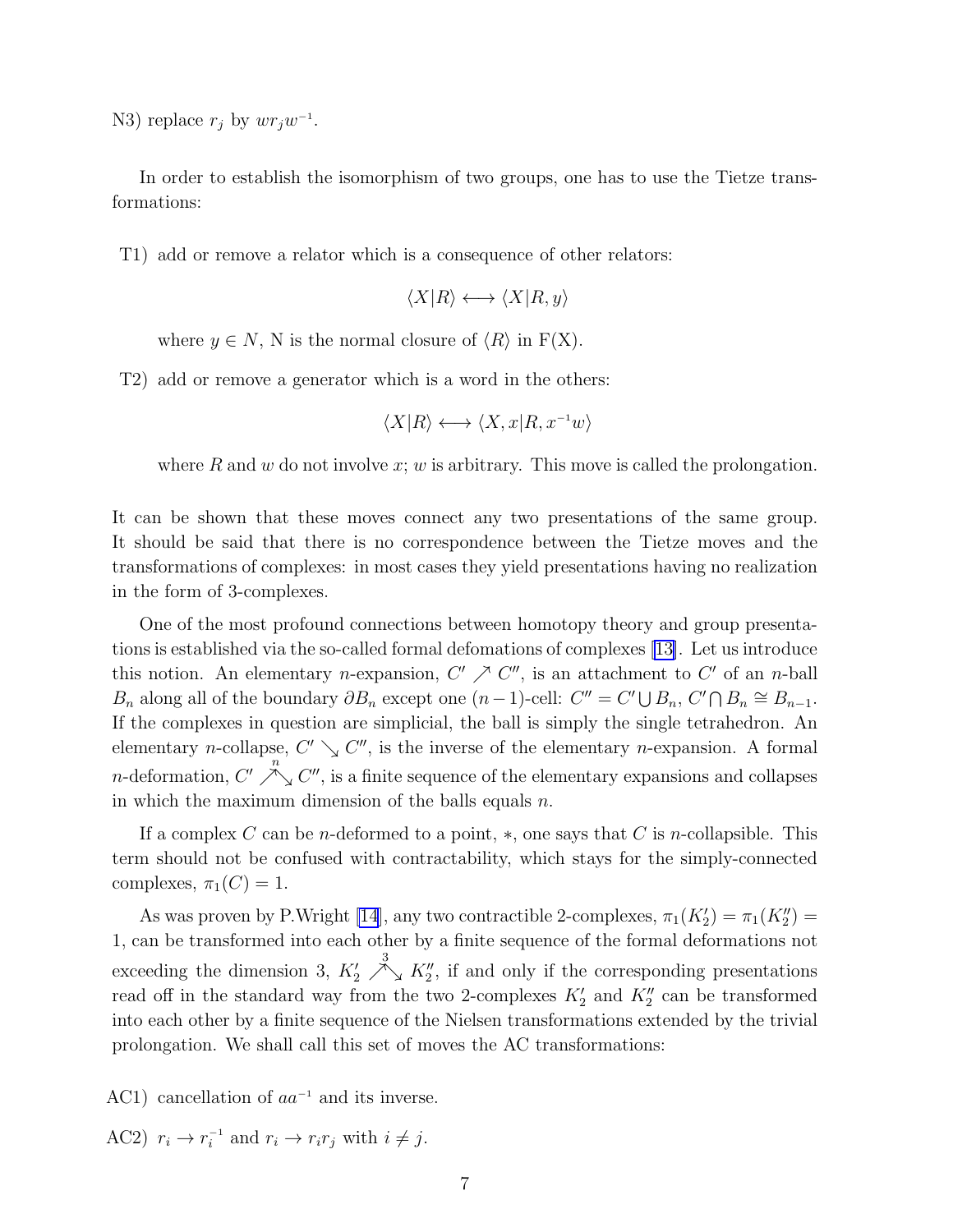AC3)  $r_i \to wr_iw^{-1}$  where  $w \in F(X)$ . AC4)  $\langle X|R \rangle \longleftrightarrow \langle X, a|R, a \rangle$  where  $a \notin X$ ,  $a \notin R$ .

These transformations will play an important role in the sequel.

It is not known whether arbitrary two 2-complexes having the same fundamental group can always be connected by a chain of the formal 3-deformations, in other words, whether in three dimensions the simple homotopy type and the 3-deformation type coincide. The famous Andrews-Curtis conjecture reads: for any contractible compact  $K_2$ ,  $K_2 \nearrow$ ∕``∡ ∗ holds. It seems that this conjecture is commonly believed to be false [\[15](#page-24-0)]. In any case, as we have decided to forget about the notion of homeomorphy, the 3-deformation classes of 2-spines of simplicial 3-manifolds seem to be the most natural finest classification in our context.

Anothertheorem of P.Wright [[14](#page-24-0)] says that  $K_2'$  $\stackrel{2}{\nearrow}_{\searrow} K''_2$  holds if and only if the corresponding presentations can be transformed into each other by a sequence of arbitrary prolongations (T2). It is important that the cancellation of  $aa^{-1}$  is not allowed as an independent move. For example, Zeeman's "Dunce hat" is not 2-collapsible albeit contractible.

It is known that the first homology group is the abelianized fundamental group:  $H_1(C, Z) = \pi_1(C)/[\pi_1(C), \pi_1(C)]$ . In the abelian case, it is convenient to represent the defining relations in the form of a linear system of equations:

$$
\widehat{P} = \langle x_1 \dots x_n | \sum_{j=1}^n \widehat{R}_{ij} x_j \rangle \tag{2.4}
$$

where the relation matrix  $\hat{R}$  has integer entries.

Another set of free generators can be obtained by rotating the vector  $(x_1 \ldots x_n)$  by an invertible unimodular integral matrix:

$$
x'_{i} = \sum_{j=1}^{n} M_{ij} x_{j} \qquad M \in SL(n, Z)
$$
 (2.5)

and analogously for relators.

It is known that pre- and post-multiplications by  $SL(n, Z)$  matrices can be expanded into sequences of the following elementary operations

- 1. permutation of rows.
- 2. multiplication of all elements in a row by  $-1$ .
- 3. addition of a row to another row.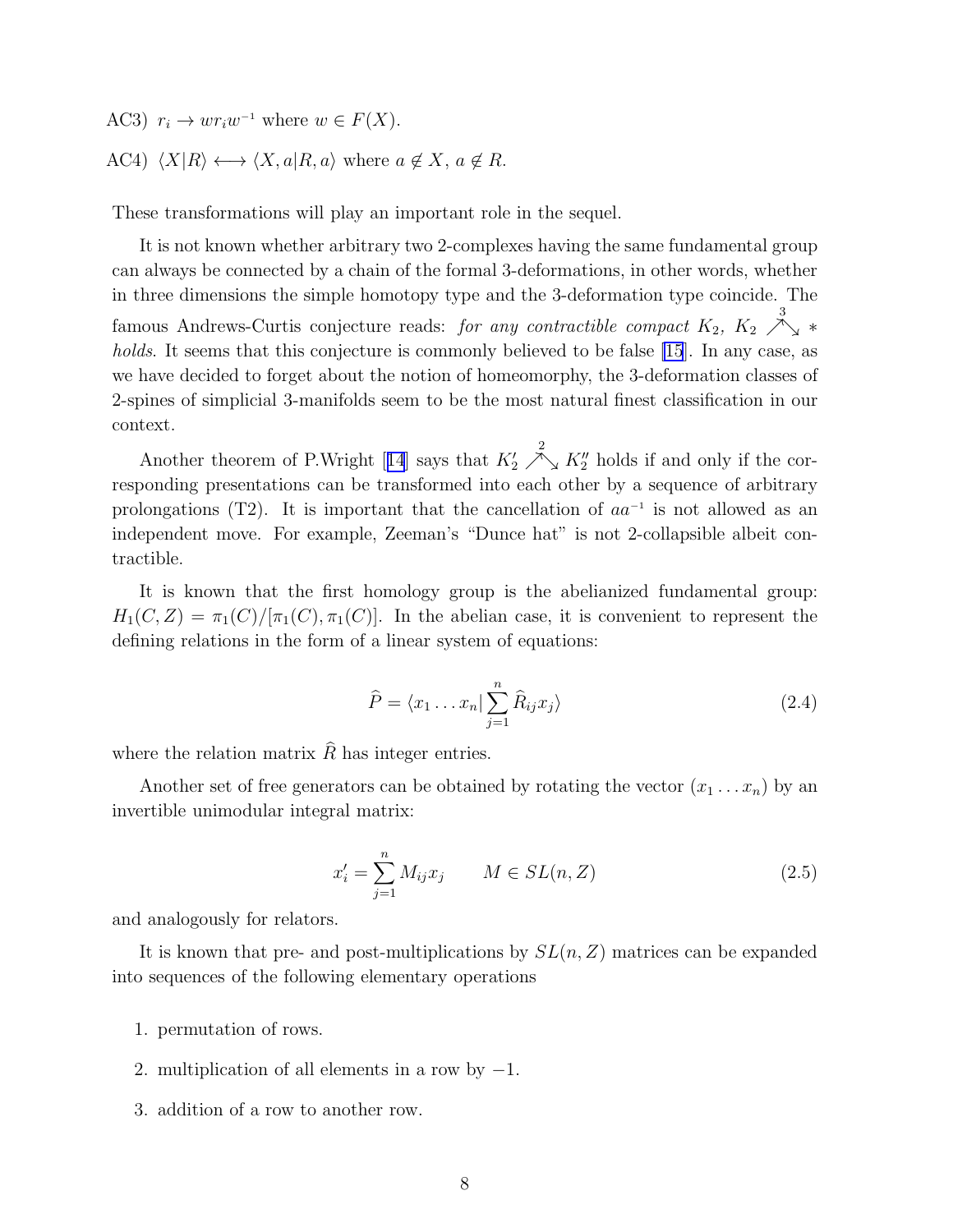and the same for columns.

These operations correspond to the Nielsen transformations and give a homomorphism of the group of the Nielsen moves into  $SL(n, Z)$ . The kernel is generated by the conjugations,  $r_j \rightarrow r_i r_j r_i^{-1}$ .

An arbitrary rectangular  $n \times m$  matrix can be transformed into the diagonal form

$$
D = diag(d_1, d_2, \dots, d_k) \qquad k = \min(n, m)
$$
\n
$$
(2.6)
$$

where  $d_i$  are non-negative integers and  $d_i$  divides  $d_{i+1}$   $(d_i|d_{i+1})$ .

Thus, any abelian group has the unique presentation of the form

$$
\widehat{G} = \langle x_1 \dots x_n | x_1^{d_1}, x_2^{d_2}, \dots, x_q^{d_q}, C \rangle \cong Z_{p_1} \times Z_{p_2} \times \dots Z_{p_q} \times \underbrace{Z \times \dots \times Z}_{b_1 - times}
$$
\n(2.7)

where  $C = \{x_i x_j x_i^{-1} x_j^{-1}\}\$ is the commutator subgroup of  $F(X)$ ;  $Z_p$  is the cyclic group  $\langle x|x^p\rangle$ ; Z is the infinite cyclic group  $\langle x|\rangle$ ;  $p_1 > 1$ ;  $p_q \neq 0$ ;  $p_i|p_{i+1}$ . The number of Z factors is called the first Betti number,  $b_1$ , and the integers  $(p_1, p_2, \ldots, p_q)$  are the torsion coefficients.

If  $\widehat{R}$  is a square matrix such that det  $\widehat{R} \neq 0$ , then it determines a finite abelian group  $\widehat{G}$  of the order  $|\widehat{G}| = \pm \det \widehat{R}$ .

It is well known that not all groups can be fundamental groups of 3-manifolds and not all presentations of a given group can be realized in the form of a 2-skeleton of some 3-complex. The obvious (but not the only one) source of the restrictions is the Poincaré duality. Given a 3-complex C, the dual complex  $\tilde{C}$  is constructed by putting k-dimensional cells of C into correspondence to  $(3 - k)$ -cells of  $\tilde{C}$ . A presentation of  $\pi(\tilde{C})$  can be read off from the 2-skeleton,  $\widetilde{K}_2$ , of  $\widetilde{C}$ . As we consider manifolds,  $\pi_1(\widetilde{C}) \cong \pi_1(C)$ . It implies a kind of duality between generators and relators in presentations of the fundamental groups of 3-manifolds.

Let us fixe a spanning tree  $\tilde{T}$  of the dual 1-skeleton,  $\widetilde{K}_1$ . Relators in Eq. [\(2.1](#page-5-0)) are in correspondence with links of  $\widetilde{K}_1$ . This set of them is obviously excessive. A minimal set is given by links which is not in  $\widetilde{T} \in \widetilde{K}_1$ . In this case, relators of  $\pi_1(C)$  correspond to generators of  $\pi_1(\tilde{C})$  and *vice versa*. In particular, their numbers equal each other. Such presentations are called balanced.

#### 3 Combinatorial meaning of the partition function

Now we are in a position to interpret the partition function  $\mathbf{Z}^{(1)}(\alpha,\mu)$  introduced in Eq.([1.10](#page-3-0)) in terms of combinatorial group theory. Every simplicial ball from  $\sum_{\{\widetilde{T}\}}$  determines a set of  $N_3 + 1$  generators of  $\pi_1(\tilde{C})$ . Any 3-manyfold  $M_3$  can be obtained out of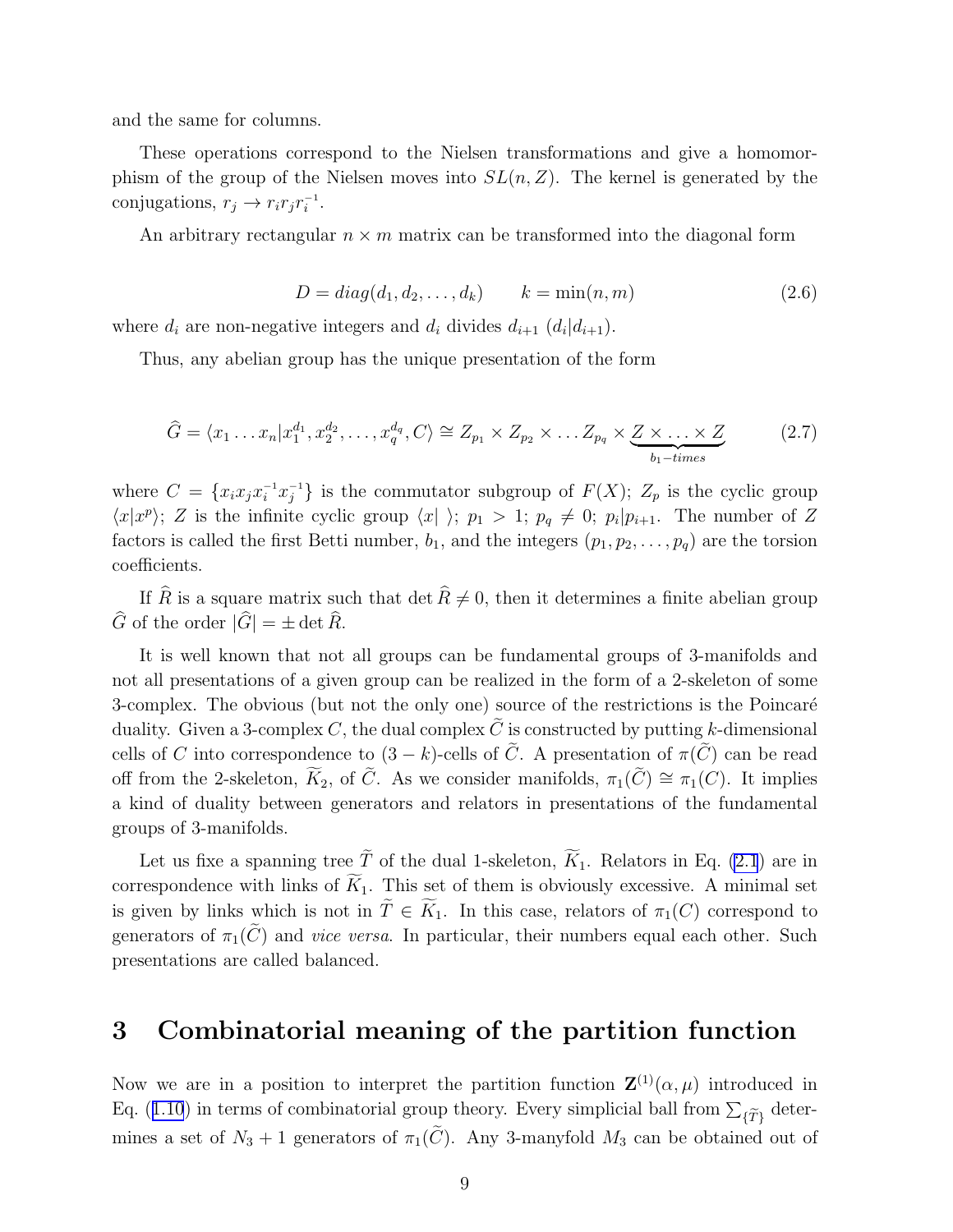<span id="page-10-0"></span>some ball by gluing its boundary triangles pairwise. This process induces corresponding identifications of edges and vertices. The glued triangles form a 2-dimensional spine<sup>(†)</sup>,  $K_2 \subset M_3$ , having the Euler character  $\chi(K_2) = 1$ . Every edge in  $K_2$  gives a relator of the fundamental group,  $\pi_1(M_3)$ , determined by a cyclic order of oriented triangles attached to it. Thus we find

$$
\mathbf{Z}_{\pi_1}^{(1)}(\alpha,\mu) = \sum_{N_3,N_1} \sum_{\{P_{N_3+1,N_1}\}} e^{\alpha N_1 - (\alpha + \mu)N_3}
$$
(3.1)

where  $\sum_{\{P_{N_3+1,N_1}\}}$  is the sum over all nonreduced presentations on  $N_3 + 1$  generators and  $N_1$  relators associated with the 2-spines of simplicial complexes from a given class  $([\pi_1] = \{C : \pi_1(C) \text{ fixed}\}\):$ 

$$
P_{n,m} \equiv \langle X_n | R_m \rangle = \langle a_1 a_2 \dots a_n | r_1 r_2 \dots r_m \rangle \in [\pi_1]
$$
\n(3.2)

where  $r_i$ 's are nonreduced words in  $a_j^{\pm 1}$ . Every generator  $a_i \in X_n$  appeares exactly 3 times in  $R_m$ , simply because the triangle has 3 edges.

Any spanning tree T of the 1-skeleton  $K_1$  of the 2-spine  $K_2$  ( $T \subset K_1 \subset K_2$ ) fixes a minimal subset of the relators  $R'_{N_3+1} \subset R_{N_1}$ . The deformation retract of a tree is a point:  $T \searrow$  ∗, and the fundamental group of any 3-manifold possesses a balanced presentation.

It is convenient to weight every complex with the number of spanning trees  $T \subset K_1 \subset$  $K<sub>2</sub>$ . It can be done by introducing another system of free matter fields attached to vertices of triangulations. Then, analogously to Eq. [\(1.10](#page-3-0)), we define the partition function

$$
\mathbf{Z}^{(2)}(\alpha,\mu) = \sum_{\{C\}} \det' L \, \det' \tilde{L} \, e^{\alpha N_0 - \mu N_3} = \sum_{N_3} e^{-\mu N_3} \sum_{\{H_{N_3} \in [\pi_1] \}} \Upsilon(H_{N_3}, \alpha) \tag{3.3}
$$

where  $\sum_{\{H_{N_3} \in [\pi_1]\}}$  goes over all balanced presentations from a given homotopy class:  ${H_{N_3} \equiv \langle X_{N_3+1}|R'_{N_3+1}\rangle} = [\pi_1].$  All such presentations can be enumerated. Then, there exists an algorithm [\[16](#page-24-0)] allowing, in principle, for determining if a corresponding 2-complex is a spine of some 3-manifold.

$$
\Upsilon(H_{N_3}, \alpha) = \sum_{N_0} \sum_{\{P_{N_3+1, N_3+N_0} \cong H_{N_3}\}} e^{\alpha N_0} = \sum_{N_0} e^{\alpha N_0} \Upsilon_{N_0}(H_{N_3}) \tag{3.4}
$$

where  $\sum_{\{P_{N_3+1,N_3+N_0}\cong H_{N_3}\}}$  is the sum over all nonreduced presentations  $\langle X_{N_3+1}|R_{N_3+N_0}\rangle$ which can be deduced from a given balanced presentation  $H_{N_3} = \langle X_{N_3+1}|R_{N_3+1}\rangle$  following a pattern of a spanning tree in some simplicial complex. The last equality is a definition of  $\Upsilon_{N_0}(H_{N_3})$ .

In this way we divide the counting problem into two steps: we estimate first the number of the balanced presentations in a class  $\{H_{N_3}\}\$ and then the number of simplicial complexes

<sup>†</sup>) By definition, a spine is a 2-skeleton in a cell decomposition with a single 3-cell.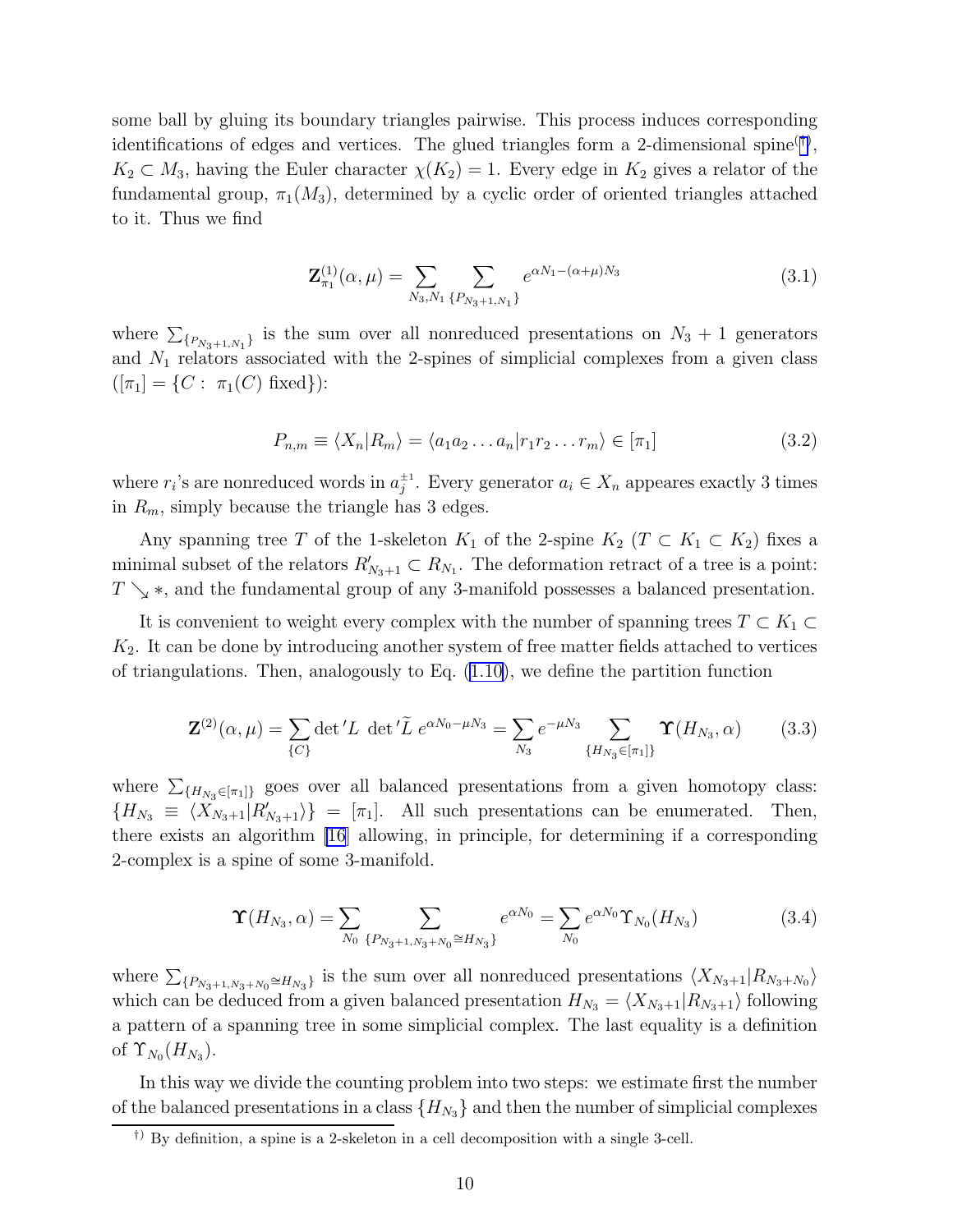giving any given balanced presentation from  ${H_{N_3}}$ . The last number,  ${\Upsilon_{N_0}}(H_{N_3})$ , is exponentially bounded because any configuration has the spanning tree structure and the bound is provided by the number of corresponding trees. To estimate the first sum,  $|H_{N_3} \in [\pi_1]|$ , is a fundamentally difficult combinatorial problem.

The balanced presentations enjoy the duality property. Therefore  $\sum_{\{H_{N_3}\}}$  can be equivalently described as the sum over the balanced presentations in which the maximal length of relators does not exceed 3:  $\ell(r_i) \leq 3$ ,  $\forall j$ . In this dual description, the cyllables  $a_i a_i^{-1}$  and  $a_i^2$  never appear in the relators, because in that case there would exist a circularly closed edge, which is forbidden by the definition of the simplicial complex. Therefore we can consider reduced relators without loss of generality.

#### 4 Estimates for abelian presentations

Let us formulate the following simple fact as

PROPOSITION 1. If the maximum length of relators equals 3  $[\ell(r_i) \leq 3, \forall j]$ , then there is at most  $2^n$  balanced group presentations on n relators,  $\langle X_n|R_n\rangle$ , having the same abelianization.

PROOF. As  $\ell(r_i) \leq 3$ , commutators,  $aba^{-1}b^{-1}$ , can not appear. Given 3 letters a, b and c, there are only 2 inequivalent relators having the abelianization abc:

$$
[abc] = [bca] = [cab] \qquad [acb] = [cba] = [bac] \quad \Box
$$

Let us consider the (non-trivial) case when  $\pi_1(C)$  has the trivial abelianization:  $H_1(C, Z)$  = 0. Balanced presentations of the trivial abelian group are in correspondence with the unimodular integral matrices(‡)

$$
\widehat{P}_E = \langle x_1 \dots x_n | \sum_{j=1}^n \widehat{R}_{ij} x_j \rangle \qquad \widehat{R} \in SL(n, Z)
$$
\n(4.1)

We are interested in the subset corresponding to triangulations:

$$
\mathcal{M}_n = \{ \widehat{R} \in SL(n, R) : \sum_{j=1}^n \widehat{R}_{ij}^2 \le 3, \ \forall i \}
$$
\n
$$
(4.2)
$$

For all matrices  $R \in \mathcal{M}_n$ , the allowed matrix elements are  $R_{ij} = 0, \pm 1$ , and there are at most 3 non-zero elements in each row. We can independently permute rows and columns and multiply them by −1. It means the double coset  $O(n, Z)\setminus M_n/O(n, Z)$ . The group  $O(n, Z) = S_n * Z_2$  is the free product of the symmetric group  $S_n$  and the group generated by the multiplication by the diagonal matrix  $diag(-1, +1, \ldots, +1)$ .

<sup>&</sup>lt;sup>‡)</sup> In principle, det  $\widehat{R} = \pm 1$ . We choose +1 for convenience.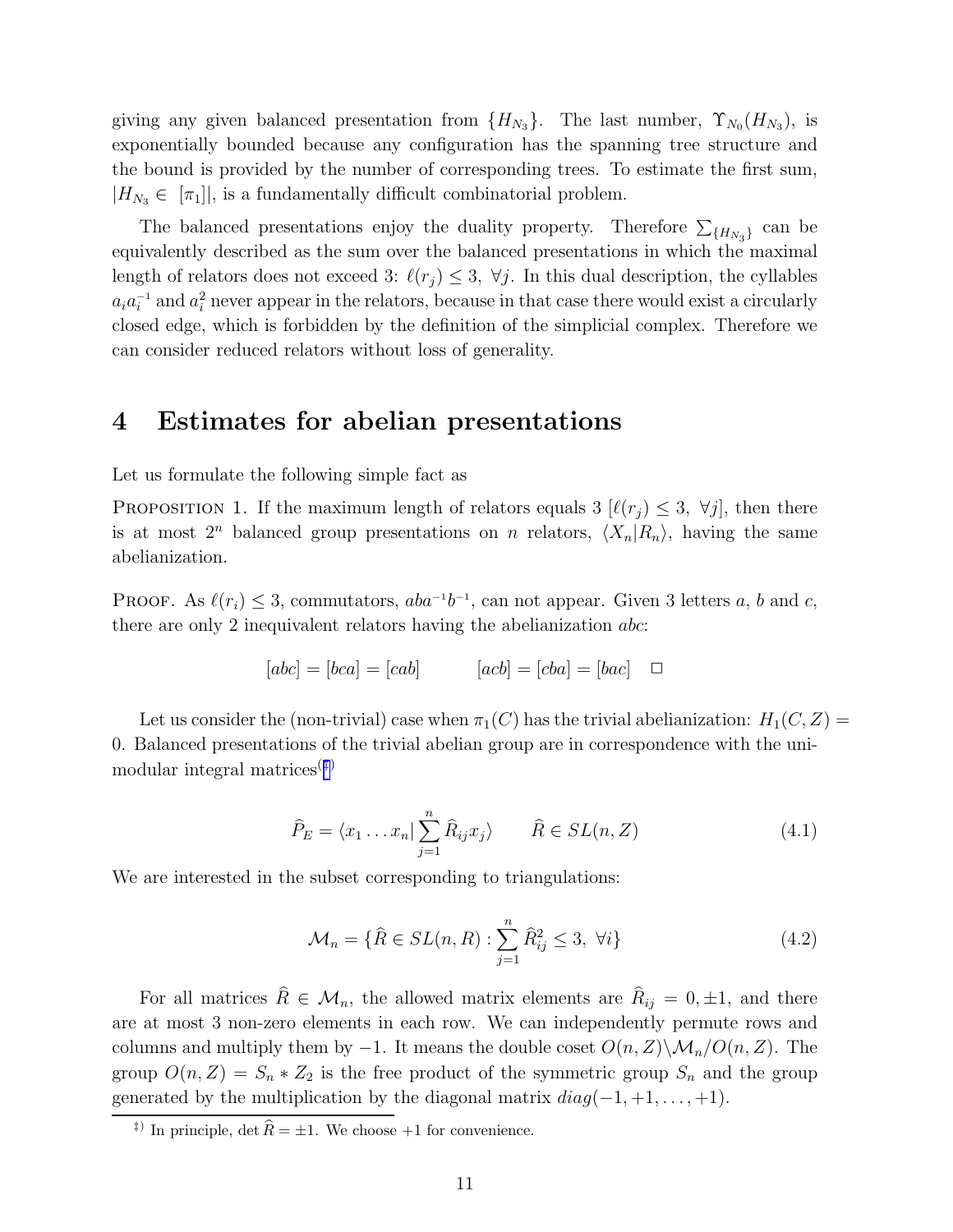<span id="page-12-0"></span>An  $R$  matrix can be further reduced. If the  $i$ 'th row has only one non-zero entry,  $R_{ij} \neq 0$ , then we can remove it along with the j'th column by applying the AC2 and AC4 moves. If there are two non-zero entries,  $R_{ij} \neq 0$  and  $R_{ik} \neq 0$ , we nullify one of them by using the AC2 move on columns. After that we can repeat the previous step in order to decrease the size of the matrix. Therefore, without loss of generality, we assume that  $(RR^{\mathrm{T}})_{jj} = 3 \ (j = 1, \ldots, n) \text{ and } (R^{\mathrm{T}}R)_{jj} \geq 3 \ (j = 1, \ldots, n).$ 

PROPOSITION 2. Let a simplicial complex  $C$  give (maybe after the described reduction) a presentation matrix such that  $(\widehat{R}\widehat{R}^{T})_{jj} = 3 \ \forall j$ . If C is a 3-manifold, then  $\sum_{i=1}^{n} |\widehat{R}_{ij}| = 3$ , ∀j.

**PROOF.** The reduced complex has only one 0-cell  $\sigma^0$ , n 1-cells  $\sigma_k^1$  and n 2-cells  $\sigma_k^2$ . Let us considerthe regular neighborhood of its 1-skeleton  $K_1$  (cf. Ref. [[16\]](#page-24-0)). The neigborhood of  $σ<sup>0</sup>$  is a 3-ball  $β<sup>3</sup>$ . Its boundary is the 2-sphere  $∂β<sup>3</sup> ≅ S<sup>2</sup>$ . The neigborhoods of 1-cells  $σ<sup>1</sup><sub>k</sub>$ are solid tori. They intersect the sphere,  $\partial \beta^3$ , in a disjoint collection of disks. The 2-cells  $\sigma_k^2$  intersect  $\partial \beta^3$  in a number of simple arcs connecting the disks pairwise. The number of disks equals  $2n$ , while that of arcs equals  $3n$ . Any such configuration defines a graph in a natural way. If any edge E of a graph connects distinct vertices and the valency of each vertex V is at least 3, then  $2 \# E \geq 3 \# V$ . As in the case in question  $2 \# E = 3 \# V = 6n$ , we conclude that the valency of each vertex equals 3.  $\Box$ 

Let us denote this restricted set of matrices as  $\widehat{\mathcal{M}}_n^3 \equiv \{\widehat{R} \in SL(n, Z) \mid (\widehat{R}^T \widehat{R})_{jj} =$  $(RR^T)_{jj} = 3 \forall j$ . If R has a block form, det R equals the product of determinants of the blocks. Let us consider the irreducible case. Any matrix  $\hat{R} \in \mathcal{M}_n^3$  can be transformed into the form  $\hat{R} = I - B$ . Then B can be uniquely represented as the sum of two  $O(n, Z)$ matrices  $B = P_1 + P_2$ :  $P_{1,2} \in O(n, Z)$ . This form has the residual symmetry under conjugate permutations:  $\hat{R} \to \sigma \hat{R} \sigma^{-1}$ ,  $\sigma \in O(n, Z)$ . Therefore we can take the conjugacy classes of the B matrices as representatives for the double coset. For example, we can specify the cycle structure of  $P_1^{-1}P_2$  and an action of  $P_2$  on it. Therefore, if the constraint  $\det R = 1$  is dropped, the total number of configurations grows factorially with n. The growth rate of the number of matrices giving det  $\hat{R} = 0$  is factorial as well, because it is sufficient to equate any two rows or columns to vanish the determinant.

A convenient pictorial representation can be given in terms of oriented graphs on  $n$ vertices,  $\mathcal{G}_n$ . For it we interpret the B matrices as the adjacency matrices of the graphs. If  $B_{ij} \neq 0$ , we draw an arrow from the j'th to the i'th vertex. There are exactly two links going away from every vertex and exactly two arriving at it (one corresponding to  $P_1$  and the other to  $P_2$ ). The determinant of R can be rewritten as the sum over all possible collections of oriented self-avoiding loops  $\{L_1 \ldots L_p\}$  in the graph  $\mathcal{G}_n$ 

$$
\det(I - B) = \exp\left(-\sum_{k=1}^{\infty} \frac{\text{tr } B^k}{k}\right) = 1 + \sum_{\{L_1...L_p\}} (-1)^p \prod_{k=1}^p \prod_{(ji) \in L_k} B_{ij}
$$
(4.3)

where  $\prod_{(ji)\in L_k}$  goes over links constituting a loop  $L_k$ .

If we interpret B as the incidence matrix (*i.e.*, if  $R_{ij} \neq 0$ , the *i*'th edge is incident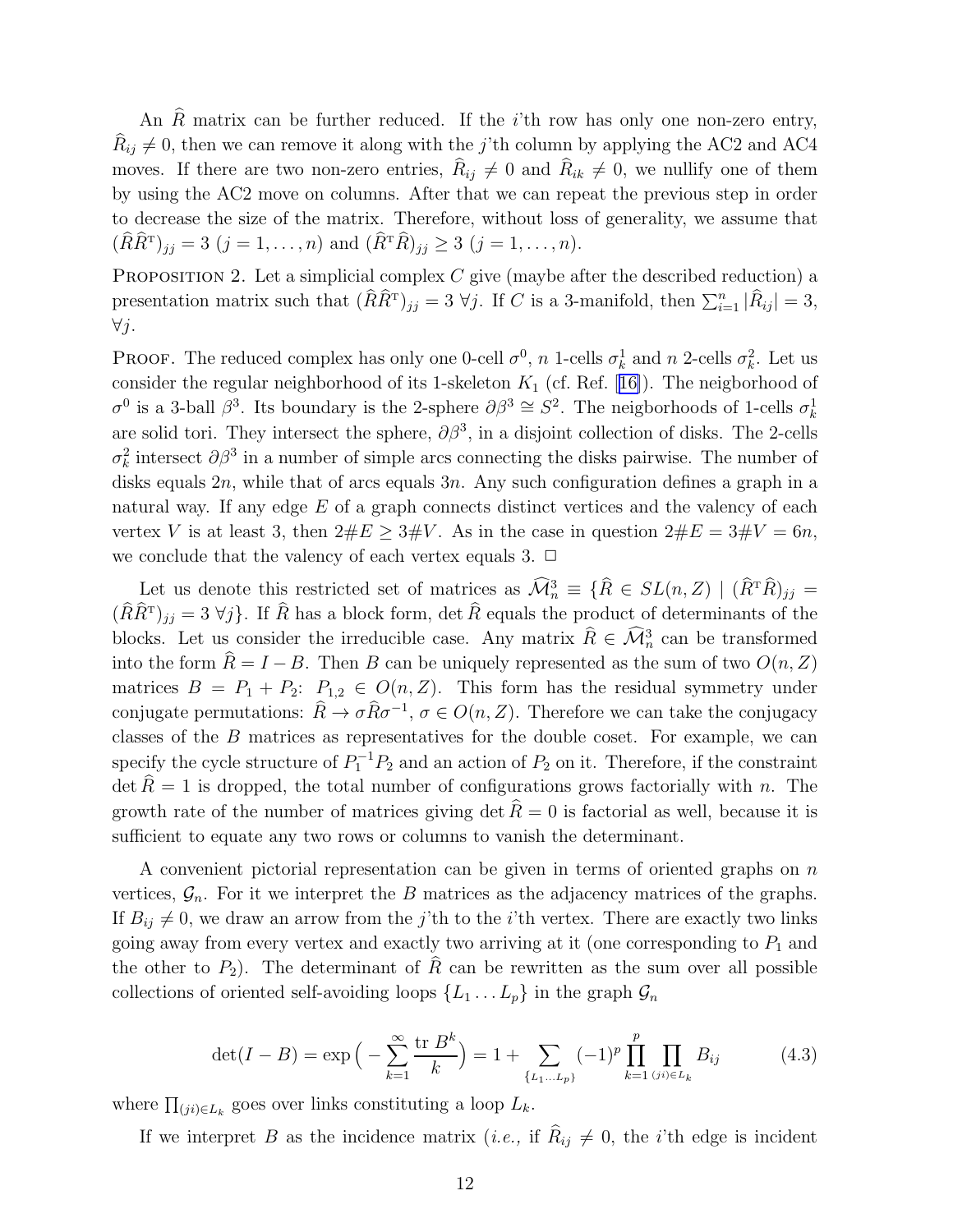<span id="page-13-0"></span>to the j'th vertex), then corresponding graphs are always collections of disjoint circles. These give the cycle structure of  $P_1^{-1}P_2$ .

Obviously det  $\hat{R} = 1$ , if the orgraph  $\mathcal{G}_n$  has no closed contours. It does not necessary mean that  $\mathcal{G}_n$  is a tree, because the loops in Eq. [\(4.3](#page-12-0)) are all oriented, *i.e.*, one is allowed to travel only in directions shown by the arrows. If we had the stronger constraint,  $\sum_{j=1}^n |B_{ij}| \leq 1$  (*i.e.*, exactly one arrow goes from every vertex), then the only possible values of det  $\hat{R}$  would be 0, 1 and 2. In the case det  $\hat{R} = 1$ , trees only would contribute. This simple model gives a solution to the analogous counting problem for 2-dimensional spherical triangulations (cf. Ref.[[7\]](#page-24-0)).

Let us formulate the next intermediate result as

PROPOSITION 3. Let  $|\widehat{\mathcal{M}}_n^p|$  be the number of the equivalence classes of matrices  $\{M \in$  $SL(n, Z) \mid M' \cong M''$ , if  $M' = \omega_1 M'' \omega_2 \; (\omega_{1,2} \in O(n, Z))$  obeying the additional constraints  $(M^{\mathrm{T}}M)_{kk} = (MM^{\mathrm{T}})_{kk} = p$ ,  $\forall k$ . Then, as  $n \to \infty$  and p finite,  $|\mathcal{\hat{M}}_n^p| \leq \exp(\lambda n)$ with some finite constant  $\lambda$ .

PROOF To prove that, we can use the following facts from the theory of group lattices (see, for example, Ref.[[18](#page-24-0)]):

(i)  $SL(n, Z)$  is a lattice in  $SL(n, R)$ , *i.e.*,  $SL(n, R)/SL(n, Z)$  is connected and has a finite volume with respect to any Haar measure on  $SL(n, R)$ .

(ii) A fundamental domain of  $SL(n, Z)$  in  $SL(n, R)$  can be conveniently described in terms of the Iwasawa decomposition:  $M = \omega \alpha \eta$ , where  $\omega \in SO(n)$ ;  $\alpha = diag(\alpha_1, \alpha_2, \ldots, \alpha_n)$ (with all  $\alpha_k > 0$  and  $\prod_{i=1}^n \alpha_i = 1$ );  $\eta \in N$ , where N is the group of upper-triangular unimodular matrices (*i.e.*, if  $k > l$ ,  $\eta_{kl} = 0$ ; on the diagonal  $\eta_{kk} = 1$ ; and, for  $k < l$ ,  $\eta_{kl}$ is arbitrary). A Siegel set in  $SL(n, R)$  is a set of the form  $S_{tu} = \Omega A_t N_u$  defined by the inequalities:  $A_t = \{ \alpha : \alpha_i \leq t\alpha_{i+1} \ (1 \leq i < n) \},\ N_u = \{ \eta : |\eta_{kl}| \leq u \ (1 \leq k < l \leq n) \}$ and  $\Omega$  coincides with the total  $SO(n)$  group. The fundamental domain is the Siegel set  $S_{tu}$  with  $t = \frac{2}{\sqrt{3}}$  $\frac{1}{3}$  and  $u=\frac{1}{2}$  $\frac{1}{2}$ . The Haar measure in this parametrization is

$$
d\mu = d\omega \prod_{i < j} \frac{\alpha_i}{\alpha_j} \prod_{i=1}^n d\alpha_i \prod_{i < j} d\eta_{ij} \tag{4.4}
$$

From the constraint

$$
\alpha_k^2 + \sum_{i < k} \alpha_i^2 \eta_{ik}^2 = p \tag{4.5}
$$

we find that  $\alpha_k^2 \leq p$  for all k. Together with the unimodularity property of matrices, it gives

$$
\prod_{j=2}^{n} (1 + \prod_{i < j} \eta_{ij}^2) \le p^n. \tag{4.6}
$$

From the observation that

$$
(M^{\mathrm{T}}M)_{ij} = \alpha_i^2 \eta_{ij} + \sum_{k < i} \alpha_k^2 \eta_{ki} \eta_{kj} \qquad (i < j) \tag{4.7}
$$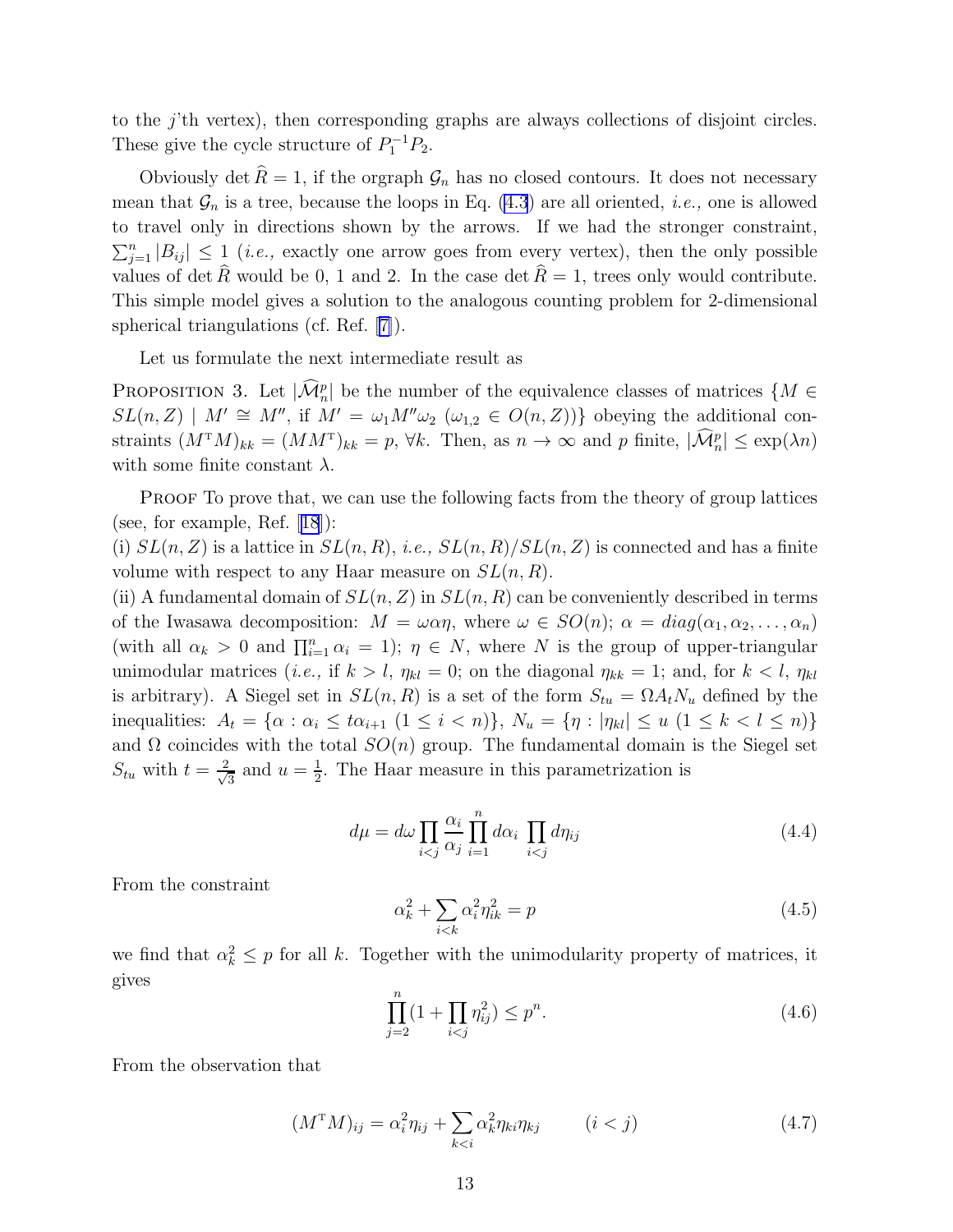is a dilute matrix, it follows that  $\eta_{nm}$  is dilute as well: in any row of  $\eta$  there are only a finite number of non-zero elements. These equations mean that only a finite number of inequalities  $|\eta_{kl}| \leq \frac{1}{2}$  can be violated for every value of l.

The action of  $SL(n, Z)$  divides the  $SL(n, R)$  group manifold into cells, each of them identical to the fundamental domain. The equation

$$
\alpha_i = \frac{2}{\sqrt{3}} \alpha_{i+1} \tag{4.8}
$$

defines a hypersurface separating two different cells.

Now, we can use a standard trick in analytic number theory: to estimate the number of distinct  $SL(n, Z)$  matrices obeying some given inequalities, we can simply count the number of cells inside a corresponding region in the  $SL(n, R)$  group manifold.

As we are interested in counting the equivalence classes under arbitrary permutations of rows and columns, let us assume in addition that

$$
\alpha_i \ge \alpha_{i+1}.\tag{4.9}
$$

For arbitrary  $k \leq n$ ,

$$
\prod_{i=1}^{k} \alpha_i^2 = \det_{1 \le i,j \le k} (M^{\mathsf{T}} M)_{ij},
$$
\n(4.10)

and the permutations of rows rearrange the *n*-tuples changing values of  $\alpha$ 's, not simply permuting them. We can choose one in which the inequalities(4.9) are satisfied. It is specific to our particular case.

The unimodularity and the constraints [\(4.5](#page-13-0)) together with the inequalities (4.9) imply that, in the  $n \to \infty$  limit, only a finite number of equations (4.8) can be simultaneously satisfied. If this number equals  $k$ , we can estimate the number of distinct configurations as  $(cn)^k/k!$  (with some constant c). As upper-triangular unimodular matrices form a group over integers, we can always obey the inequalities  $|\eta_{ij}| \leq 1/2 \ \forall (i,j)$ . Analogously, for the left multiplications by  $SO(n, Z)$  matrices, we can choose any coordinates on the coset  $SO(n, R)/SO(n, Z)$ . Then, as follows from the theory of group lattices, the integrality constraints on matrix elements can have only one or no solution for any fixed tuple  $(\alpha_1, \alpha_2, \ldots, \alpha_n).$ 

The number of equivalence classes of dilute upper-triangular  $\eta_{ij}$  matrices is exponentially bounded. The combinatorial reason for that is that they have, in a general position, more symmetry than densely filled matrices from the N group. If  $\eta_{nm} = 0$  for  $k \leq n, m \leq l$ , then  $\sigma \eta \sigma^{-1} = \eta$  for all permutations  $\sigma$  acting only on the rows and columns from k to l and identical on the others  $(\sigma \in I_{r'} \oplus S_q \oplus I_{r''}, q = l - k + 1)$ . Let us take one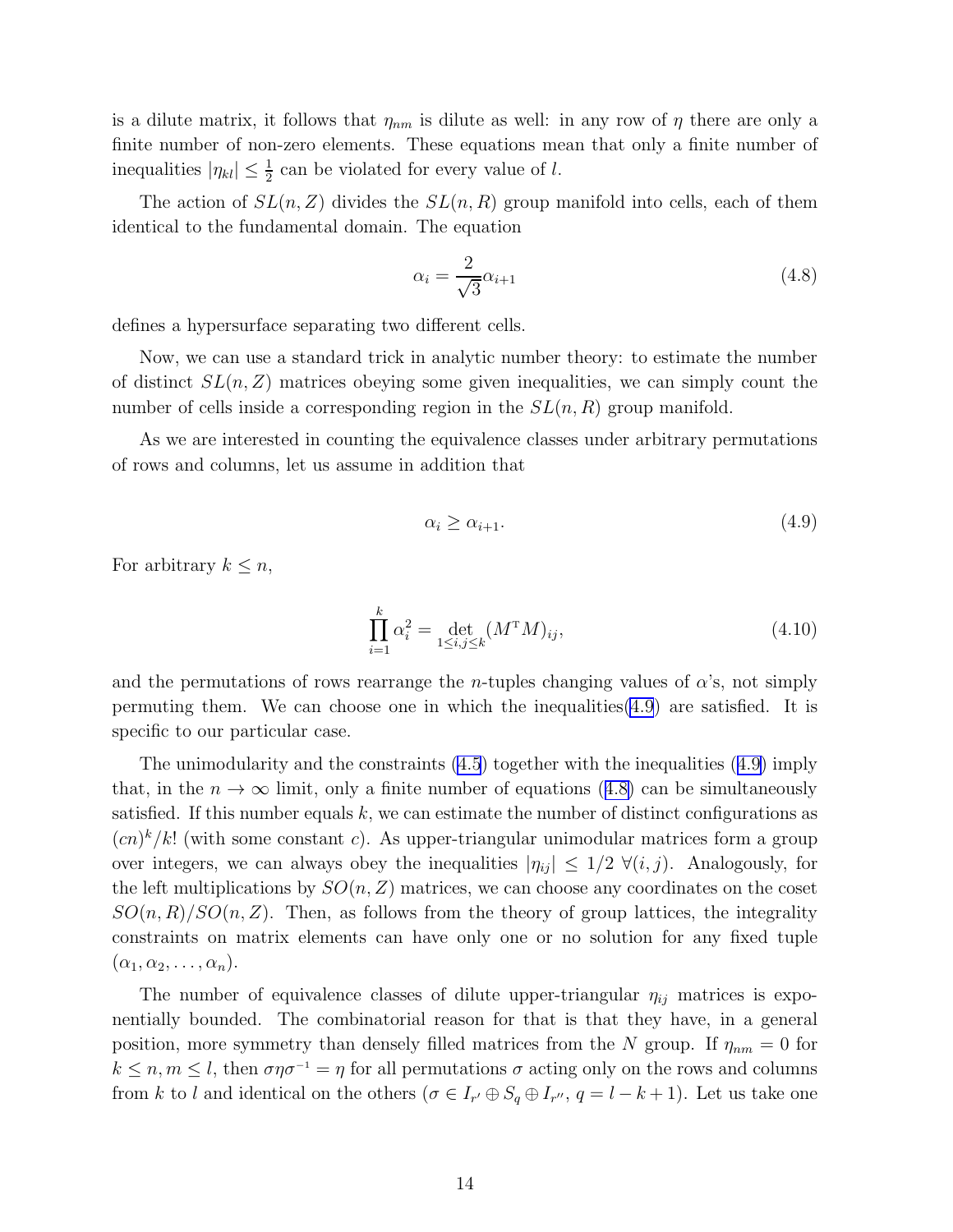of such matrices and try to draw a consequence of this enhanced symmetry. We have

$$
\sigma(\omega \alpha \eta) \sigma^{-1} = \omega' \alpha' \eta'
$$
\n(4.11)

As  $\omega' = \sigma \omega \sigma^{-1} \in SO(n)$  and  $\eta' = \sigma \eta \sigma^{-1} \in N$ ,  $\alpha' = \sigma \alpha \sigma^{-1}$  has to represent an integer point in the  $\alpha$  space (*i.e.*, corresponding to a matrix from  $SL(n, Z)$ ). Let  $\ell_{\min}$  be a minimal distance between any integer points. If  $\alpha_i$  is permuted with  $\alpha_j$  and  $|\log(\alpha_i/\alpha_j)|$  <  $\ell_{\min}$ , then, in a general position inside a lattice cell, there must be  $\alpha_i = \alpha_j$ , because otherwise there would be 2 different integer points in the fundamental domain. Thus, we conclude that, in a general position, the product  $\alpha\eta$  possesses the same symmetry under permutations as the dilute  $\eta$  matrix alone. Then, in the  $n \to \infty$  limit, the number of equivalence classes of such products has to be of the same order as for the  $\eta$  matrices.  $\Box$ 

From the pure mathematician's point of view, the argumentation given above is not satisfactory. Hopefully, a mathematically minded reader will be able to complete the proof (or, maybe, find a loophole in it). Let us accept the claim of this proposition as a plausible hypothesis. Then we can conclude that

THEOREM 1 The number of 3-dimensional simplicial manifolds constructed of  $n$  tetrahedra and having the trivial homology group,  $H_1(C, Z) = 0$ , grows at most exponentially with n:  $|C_n| < e^{\lambda n}$ , for some finite constant  $\lambda$ .

PROOF To finish the proof, we have to show that, for any matrix  $M \in \widehat{\mathcal{M}}_n^3$  from a given equivalence class, there are exponentially many simplicial complexes accociated with it. In terms of abelian presentations, the problem is reduced to estimating the number of inequivalent multiplications by upper triangular  $N_1 \times (N_3 + 1)$  matrices. A multiplication by such a matrix from the left corresponds to a change of the basis of relators in a  $\pi_1$  presentation generated by AC2 and AC4 moves only. Let us remember that we are considering simplicial complexes. These changes of bases corresponds to formal 2-deformations of 2-spines of complexes. Therefore their number is restricted from above by the number of corresponding spanning trees in  $\widetilde{K}_1 \subset \widetilde{C}$ . As the valency of the trees is equal to 4, the statement follows.  $\Box$ 

THEOREM 2 The number of 3-dimensional simplicial manifolds constructed of  $n$  tetrahedra and having a fixed homology group  $H_1(C, Z)$  grows at most exponentially with n:  $|C_n| < e^{\lambda n}$ , for some finite constant  $\lambda$ .

PROOF As was pointed out in Section 2, an arbitrary presentation matrix can be transformed into a unique diagonal form by pre- and post-multiplications by  $SL(n, Z)$  matrices. Such multiplications correspond to changes of basis of relators as well as generators. Therefore, the statement is a consequence of the previous theorem.  $\Box$ 

It is natural to assume that, having fixed the Betti number  $b_1$  only, one gets a factorial growth of the number of complexes as a function of a volume. Indeed, we can see that the number of inequivalent presentation matrices grows faster than an exponential in this case. On the other hand, it is a piece of mathematical folklore that there is always at least one 3-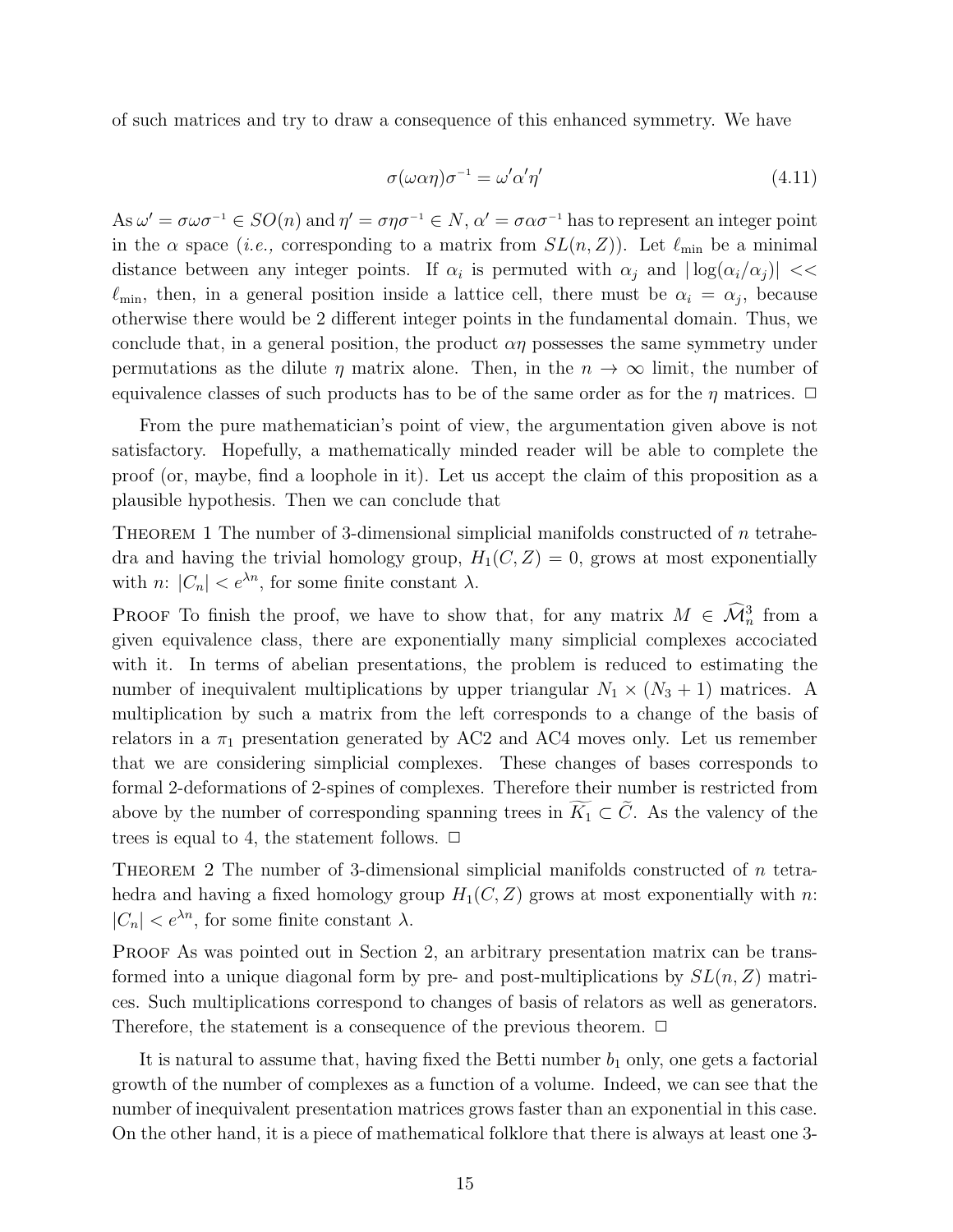<span id="page-16-0"></span>manifold associated with a given abelian presentation§ . Although, such a manifold should not necessarily be simplicial, it is plausible assumption that the simpliciality condition is not restrictive enough to cut down the growth rate.

## 5 Reduced model and connection with the 2-dimensional loop gas model

As has been already discussed, in 3 dimensions there are several natural choices of classes of complexes to define the partition function over. And the question of universality classes is open. The simplest choice could be the set of 3-spheres with imbedded 2-collapsible spines. It looks very natural from the viewpoint of Section 3. We restrict acceptable presentations to the set of obviously trivial ones. Namely, to those that can be reduced to the empty one,  $\langle \rangle$ , by using only AC2 and AC4 moves as follows from the little Wright's theorem. So, we arrive at the partition function for the reduced model (cf. Eq. [\(3.3](#page-10-0)) and ([3.4\)](#page-10-0))

$$
\mathbf{Z}_{\text{red}}^{(2)}(\alpha,\mu) = \sum_{\{C \cong S^3\}} \sum_{\{K_2 \subset C | K_2 \overset{2}{\nearrow_{\searrow}} * \}} \sum_{\{T \subset K_2\}} e^{\alpha N_0 - \mu N_3} =
$$
\n
$$
= \sum_{N_3, N_0} \sum_{\{P_{N_3+1; N_3 + N_0} \cong \langle |\rangle\}} e^{\alpha N_0 - \mu N_3} \tag{5.1}
$$

where  $\sum_{\{C \cong S^3\}}$  is the sum over all simplicial 3-spheres;  $\Sigma$  $\{K_2 \subset C | K_2 \nearrow \searrow^* \}$ is the sum over 2-collapsible spines,  $K_2$ , embedded in C;  $\sum_{\{T \subset K_2\}}$  is the sum over all spanning trees in  $K_2$ . The abelianizations of all the presentations from the sum  $\sum_{\{P_{N_3+1,N_3+N_0} \cong \langle |\rangle\}}$  have upper-triangular unimodular matrices.

Let us remind a reader that, by definition, a spine is a 2-skeleton  $K_2$  of a complex C in a decomposition with only one 3-cell. In the simplicial context, this 3-cell is a ball  $B_3$ with a triangulated boundary.  $K_2$  is obtained by some pair-wise identification (gluings) of all boundary triangles. If  $K_2$  is 2-collapsible, one can use recursively only one gluing operation: the identification of 2 triangles sharing a common link on the boundary, in other words, a folding along the link. This can simulate any sequence of elementary 2-collapses and expansions, with an elementary 2-ball being just a single triangle.

In the dual language, one starts with an arbitrary spherical 3-valent fat graph and applies the move which can be represented as the flip of a link with the subsequent

<sup>§</sup>We are indebted to V.Turaev for communicating this fact to us.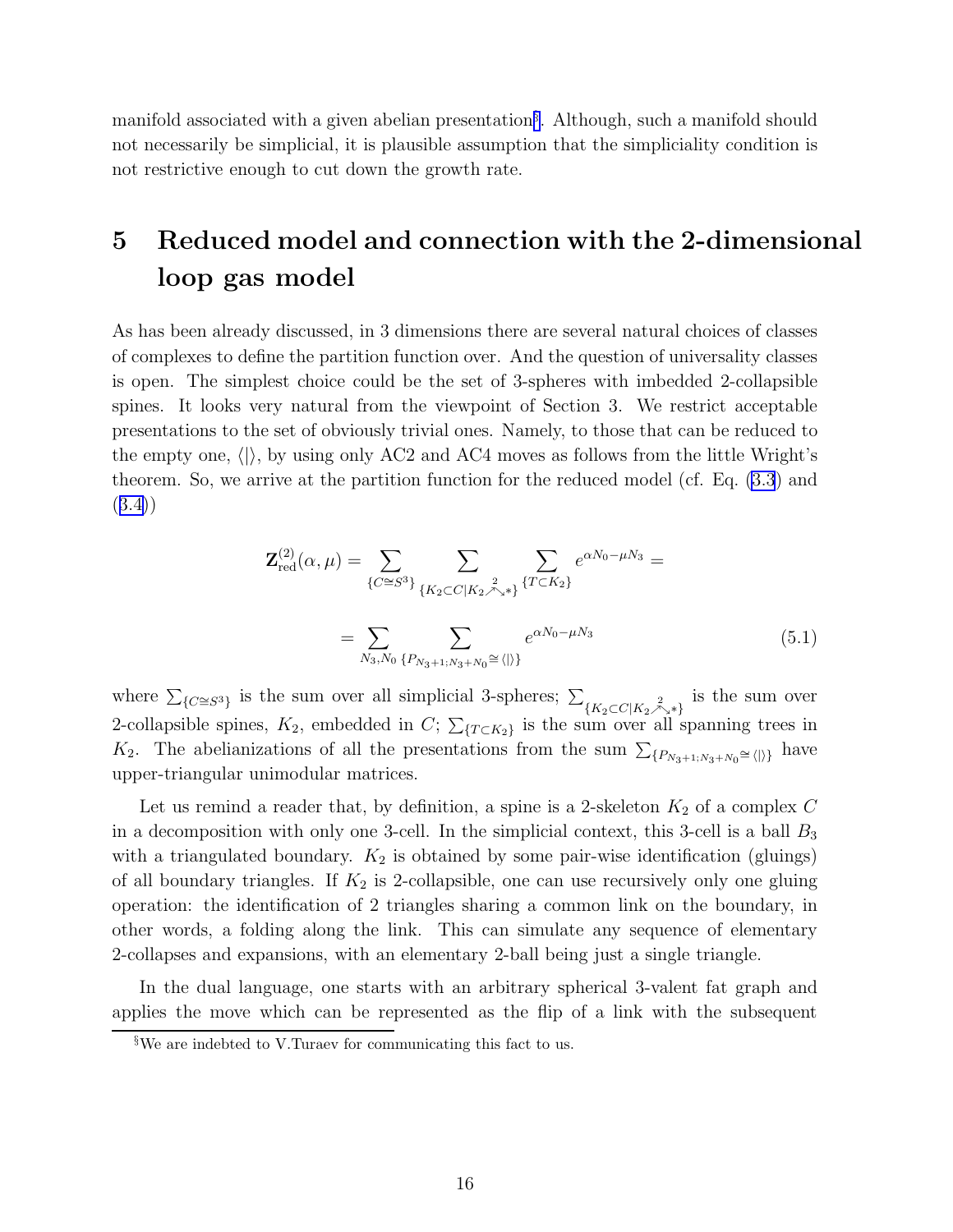<span id="page-17-0"></span>elimination of it:

$$
\begin{matrix}\n\diagdown\downarrow & \diagdown\downarrow & \diagdown\downarrow & \diagdown\downarrow & \diagdown\downarrow & \diagdown\downarrow & \diagdown\downarrow & \diagdown\downarrow & \diagdown\downarrow & \diagdown\downarrow & \diagdown\downarrow & \diagdown\downarrow & \diagdown\downarrow & \diagdown\downarrow & \diagdown\downarrow & \diagdown\downarrow & \diagdown\downarrow & \diagdown\downarrow & \diagdown\downarrow & \diagdown\downarrow & \diagdown\downarrow & \diagdown\downarrow & \diagdown\downarrow & \diagdown\downarrow & \diagdown\downarrow & \diagdown\downarrow & \diagdown\downarrow & \diagdown\downarrow & \diagdown\downarrow & \diagdown\downarrow & \diagdown\downarrow & \diagdown\downarrow & \diagdown\downarrow & \diagdown\downarrow & \diagdown\downarrow & \diagdown\downarrow & \diagdown\downarrow & \diagdown\downarrow & \diagdown\downarrow & \diagdown\downarrow & \diagdown\downarrow & \diagdown\downarrow & \diagdown\downarrow & \diagdown\downarrow & \diagdown\downarrow & \diagdown\downarrow & \diagdown\downarrow & \diagdown\downarrow & \diagdown\downarrow & \diagdown\downarrow & \diagdown\downarrow & \diagdown\downarrow & \diagdown\downarrow & \diagdown\downarrow & \diagdown\downarrow & \diagdown\downarrow & \diagdown\downarrow & \diagdown\downarrow & \diagdown\downarrow & \diagdown\downarrow & \diagdown\downarrow & \diagdown\downarrow & \diagdown\downarrow & \diagdown\downarrow & \diagdown\downarrow & \diagdown\downarrow & \diagdown\downarrow & \diagdown\downarrow & \diagdown\downarrow & \diagdown\downarrow & \diagdown\downarrow & \diagdown\downarrow & \diagdown\downarrow & \diagdown\downarrow & \diagdown\downarrow & \diagdown\downarrow & \diagdown\downarrow & \diagdown\downarrow & \diagdown\downarrow & \diagdown\downarrow & \diagdown\downarrow & \diagdown\downarrow & \diagdown\downarrow & \diagdown\downarrow &
$$

Both of these moves are well known and have been used in Monte-Carlo simulations of triangulated surfaces[[7](#page-24-0)]. Having glued all triangles, one finishes with a collection of selfavoiding closed loops, the number of which equals  $N_0 - 1$ . We weight every loop with the numerical factor  $e^{\alpha}$ .

It is convenient, instead of erasing a links after a flip, to decorate it with the dashed propagator and keep its track in a process of subsequent foldings. To represent such configurations, we need to introduce the infinite set of vertices



which are generated by flips. For example,



and so on.

In the end, we obtain planar diagrams with two types of propagators: solid ones produce closed loops while dashed form arbitrary clusters. The total number of vertices is equal to  $2(N_3 + 1)$ .

Different sequenses of flips can lead to differently looking planar diagrams corresponding to the same 3-dimensional complex. The simplest example is given by the two possible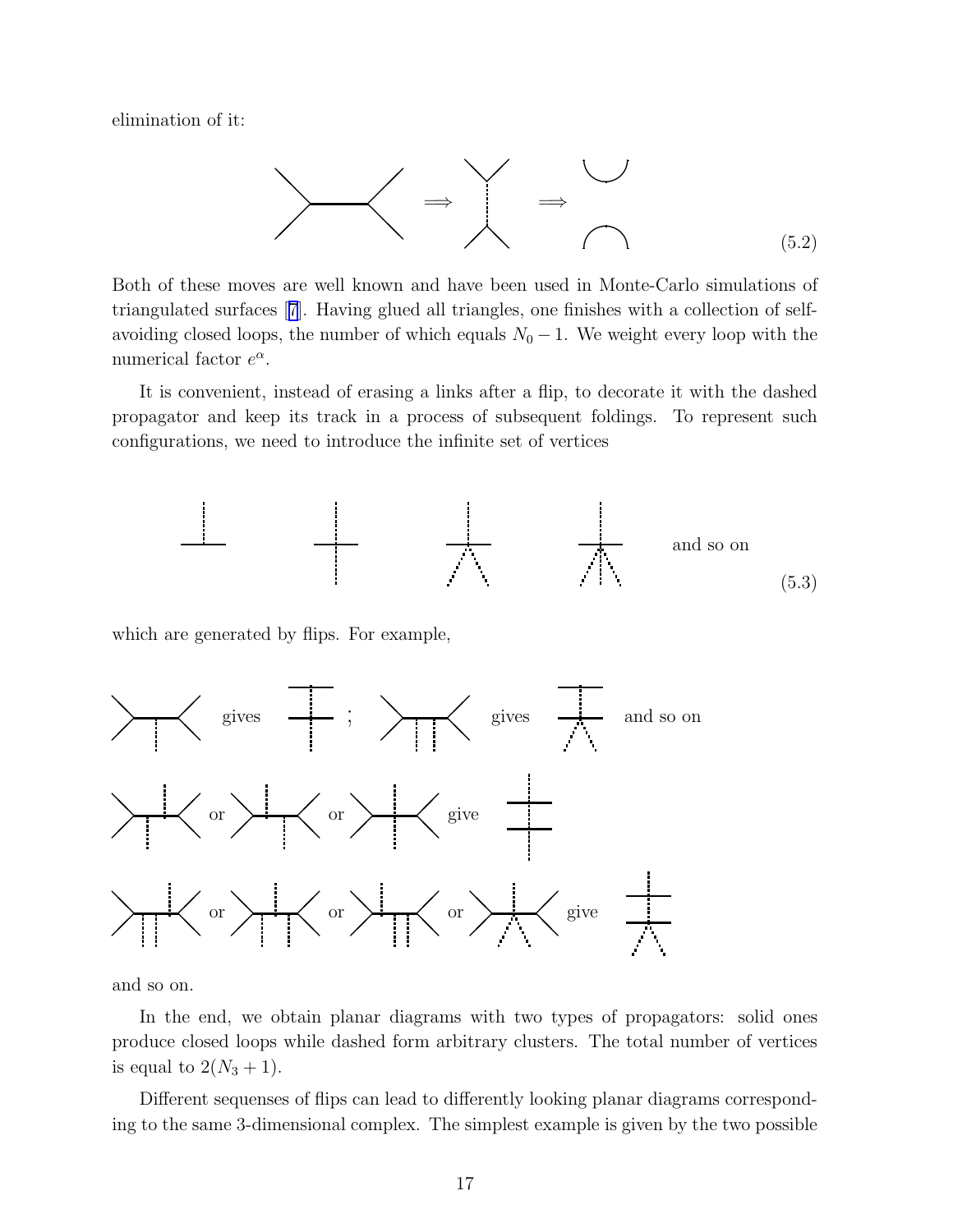<span id="page-18-0"></span>self-energy reductions:



It is easy to see that this overcounting exactly corresponds to taking a sum over all spanning trees  $\{T \subset K_2\}$  in Eq. [\(5.1](#page-16-0)). More precisely, links chosen to fold along are not in T.

Thus, the model can be represented as a non-local gas of self-avoiding closed loops with the partition function

$$
Z_{\text{red}}^{(2)}(\nu,\mu) = \sum_{\{\mathcal{D}\}} w_{\mathcal{D}} \, e^{\alpha N_0 - \mu N_3} \tag{5.5}
$$

where  $\Sigma_{\{D\}}$  is the sum over all the diagrams. The weight  $w_{\mathcal{D}}$  is equal to the number of inequivalent starting configurations giving the same planar diagram  $\mathcal D$  (can be 0). The number of closed loops is simply equal to  $N_0 - 1$  and  $\alpha$  can be identified with the inverse Newton constant.

Let us take an arbitrary planar graph with dashed propagators. In order to obtain all possible starting configurations, we have to flip back dashed links in all possible ways. For any given dashed cluster, a result is a subset of all planar 3-valent graphs. Hence, the number of them is exponentially bounded as a function of the number of links. Let us give a few illustrative examples. First, flips have to be performed in linear clusters giving all possible planar 3-valent trees doubled in a "mirror":

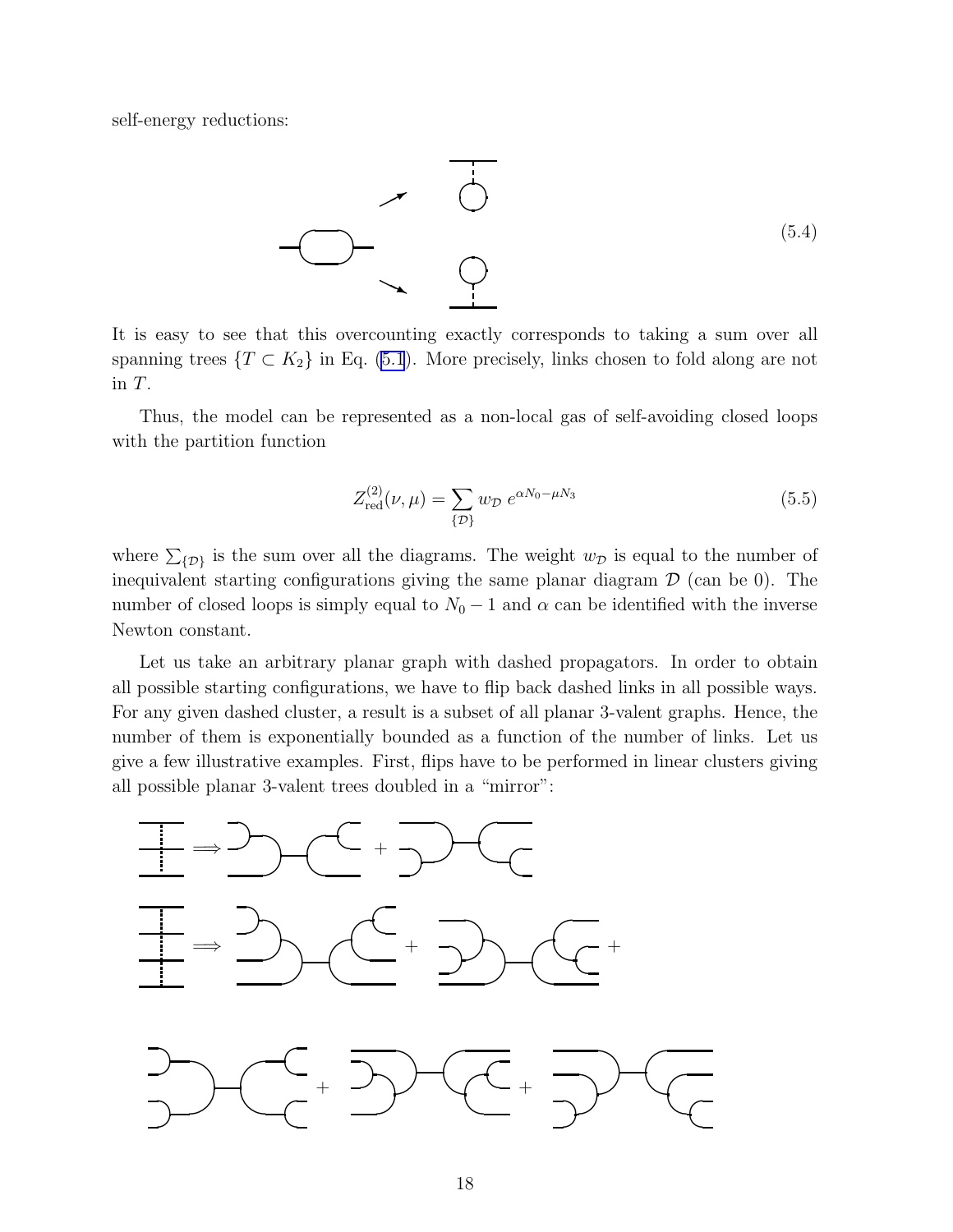and so on. The number of initial configurations for a linear claster of n dashed links,  $C_n$ , is given by Catalan's numbers generated by the function

$$
C(x) = \sum_{n=0}^{\infty} C_n x^n := \sum_{n=0}^{\infty} \underbrace{\sqrt{\frac{n+1}{n}}}_{x^n} x^n = \frac{1}{2x} (1 - \sqrt{1 - 4x})
$$
\n(5.6)

After that dashed propagators attached to the ends of the linear cluster have to be reattached in all possible ways to links of these "doubled trees". The number of configurations can be estimated as follows. First, we have to calculate the generating function for the number of possible attachments of dashed propagators to a solid line:

$$
q(\nu,\mu) := \sum_{n,m} \underbrace{\underbrace{\phantom{\sum_{n,m}}}_{m}} \nu^n \mu^m \tag{5.7}
$$

It can be obtained from the equation

$$
q(\nu,\mu) = \left[\frac{\nu}{1-\mu} + \frac{\mu}{1-\nu} - \nu\mu\right]q(\nu,\mu) + 1\tag{5.8}
$$

which gives

$$
q(\nu,\mu) = \frac{(1-\nu)(1-\mu)}{(1-\nu-\mu)^2 - (\nu+\mu)\nu\mu + \nu^2\mu^2}
$$
(5.9)

Second, we have to know the generating function for the number of all possible attachments of dashed propagators to a k-legged tree on the left (or on the right but not on both sides):

$$
t(x,\nu) := \sum_{k,n} \sqrt{\frac{1}{2\pi i}} \sum_{k=0}^{k+1} x^k \nu^n; \qquad t(x,0) = C(x) \tag{5.10}
$$

The equation for it is simply

$$
t(x,\nu) = xC(x)\frac{t(x,\nu)}{1-\nu} + 1
$$
\n(5.11)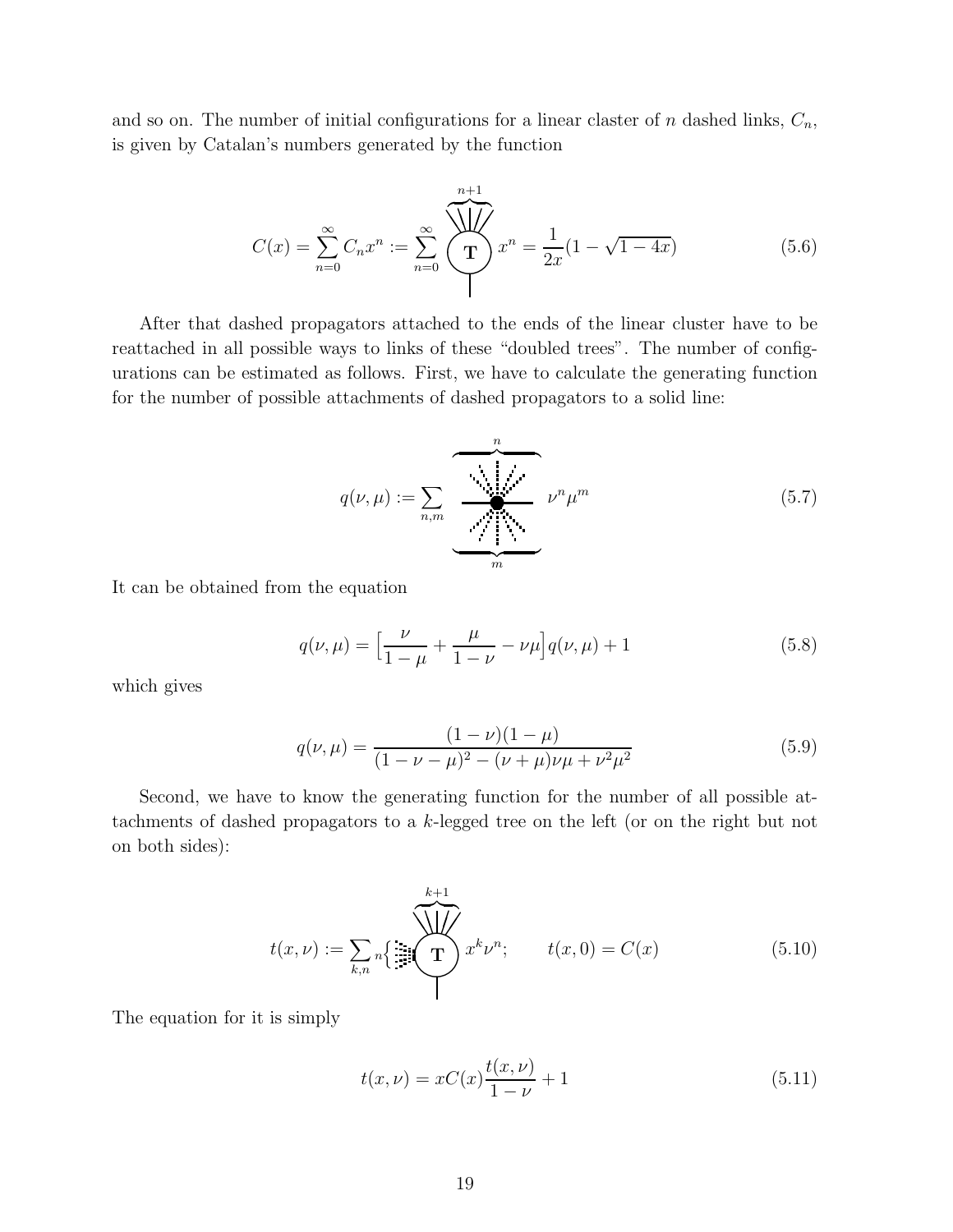<span id="page-20-0"></span>which gives

$$
t(x,\nu) = \frac{1-\nu}{1-\nu - xC(x)}
$$
(5.12)

Then, the quantity we need to calculate is



Newly appearing clusters have to be expanded in all possible ways according to the same procedure. What is important is that their number is restricted by the coefficients of  $q(\nu, \mu)$ , which is a factor in (5.13), and does not depend on a volume of the trees. Therefore, one simply iterates till all dashed links disappear. The combinatorial reason for the existence of an exponential bound for the number of obtained configurations is clear: they are all planar!

We have just seen that the weights  $w_{\mathcal{D}}$  in Eq. [\(5.5](#page-18-0)) are recursively calculable. However, it is difficult to really take account of the entropy of configurations and the model [\(5.5](#page-18-0)) seems to be analyticly unsolvable. Therefore, as was first proposed in Ref. [\[6](#page-24-0)], let us consider the localized version of it, namely, the dense phase of the self-avoiding loop gas matrix model [\[8\]](#page-24-0) (in the sequel simply loop gas (LG) model):

$$
Z_{LG} = \int d^{N^2} Y d^{N^2} \prod_{\nu=1}^n X_{\nu} \exp\left[ -\frac{N}{2} \text{tr} Y^2 - \frac{N}{2} \sum_{\nu=1}^n \text{tr} X_{\nu}^2 + \frac{\lambda N}{2} \sum_{\nu=1}^n \text{tr} Y X_{\nu}^2 \right]
$$
  
= 
$$
\int d^{N^2} Y \exp\left[ -\frac{N}{2} \text{tr} Y^2 - \frac{n}{2} \text{tr}^2 \log\left(1 \otimes 1 - \lambda (Y \otimes 1 + 1 \otimes Y)\right) \right]
$$
(5.14)

Here Y and  $X_{\nu}$  are hermitian  $N \times N$  matrices. We have attached the lower index to the gaussian  $X_{\nu}$  variable to weight every closed loop with the factor  $n = e^{\alpha}$ .  $\lambda = e^{-\mu/2}$ . In the  $N \to \infty$  limit, this model generates planar diagrams having only the simplest 3-valent vertices from the whole series([5.3\)](#page-17-0). For such diagramms, all the weights in Eq.([5.5\)](#page-18-0) are trivial:  $w_{\mathcal{D}} = 1$ .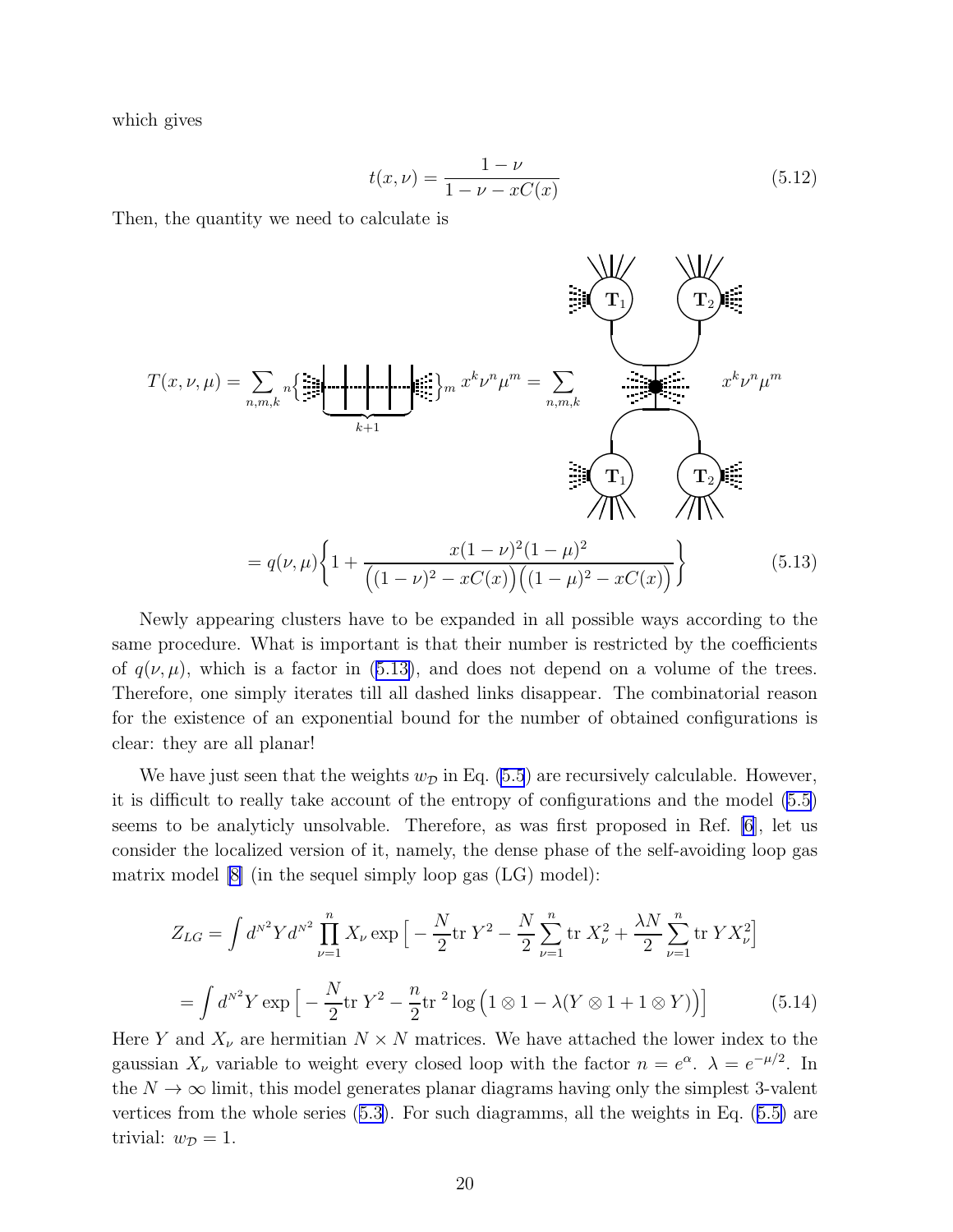Let us suppose that this truncated model bears some qualitative features of 3-dimensional simplicial gravity. It seems to be a reasonable assumption, because, as follows from the results of Ref. [\[8\]](#page-24-0), the corresponding universality class is very large and includes all local perturbations of the model([5.14\)](#page-20-0). On the other hand, multiple overlapping sequences of the flips can be regarded as a kind of renormalization group procedure, which could draw any given system to a stable fixed point in some imaginable space of all planar-graph models. It looks a bit more natural in dual terms. One takes an arbitrary spherical ball with a huge triangulated boundary and uses subsequently and randomly the folding operation (dual to the flip). Soon the boundary triangulation will be randomized. If this randomization has appropriate statistical properties, we could expect to find many models falling in the same universality class and, therefore, having the same continuum limit.

The critical behavior of the loop gas matrix model is well known. For  $n < 2$ , it describes 2-d gravity interacting with  $c < 1$  conformal matter

$$
c = 1 - 6\frac{(1 - g_0)^2}{g_0}; \qquad n = -2\cos\pi g_0 \tag{5.15}
$$

while for  $n > 2$  the corresponding matter is non-critical and the model trivializes. In this phase, the number of closed loops is proportional to the volume and the mean length of each remains finite.

In the vicinity of a critical point  $\mu_c$ , the partition function behaves as

$$
Z_{LG} \approx (\mu_c - \mu)^{2 - \gamma_{\rm str}} \tag{5.16}
$$

This formula defines the famous string susceptibility exponent  $\gamma_{str}$ .

Two main quantities of interest are the mean lattice volume

$$
\langle N_3 \rangle_{LG} = \frac{\partial}{\partial \mu} \log Z_{LG} \approx -(2 - \gamma_{\rm str}) \frac{\mu_c}{\mu_c - \mu}
$$
(5.17)

and the mean lattice curvature

$$
\langle N_0 \rangle_{LG} = \frac{\partial}{\partial \alpha} \log Z_{LG} \approx (2 - \gamma_{\rm str}) \frac{n \mu_c'(n)}{\mu_c(n) - \mu} - \frac{\partial \gamma_{\rm str}}{\partial \alpha} \log |\mu_c - \mu|
$$

$$
\approx -\frac{\mu_c'}{\mu_c} \langle N_3 \rangle_{LG} + \frac{\partial \gamma_{\rm str}}{\partial \alpha} \log \langle N_3 \rangle_{LG} \tag{5.18}
$$

where the coefficients can be calculated explicitly using the Gaudin and Kostov's exact solution[[8](#page-24-0)]

$$
\frac{\partial}{\partial n}\log \mu_c = -\frac{1}{2}\frac{1}{n+2}; \qquad \frac{\partial \gamma_{\text{str}}}{\partial n} = \frac{1}{2\pi g_0^2 \sin \pi (1 - g_0)}\tag{5.19}
$$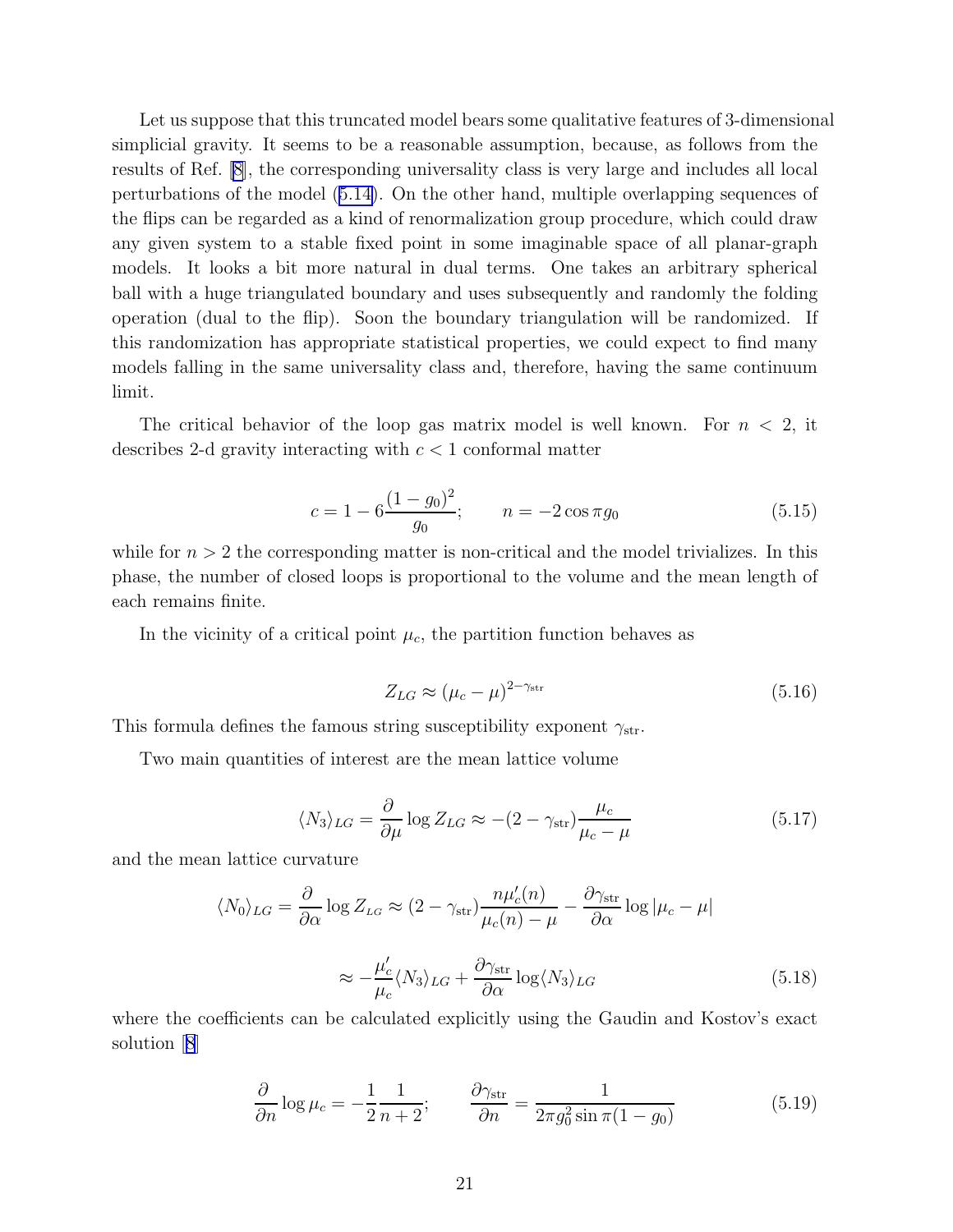If $2 - n \ll 1$ , then [[6\]](#page-24-0)

$$
\langle N_0 \rangle_{LG} \approx \frac{1}{4} \langle N_3 \rangle_{LG} + \frac{1}{\pi \sqrt{2 - n}} \log \langle N_3 \rangle_{LG}
$$
 (5.20)

If  $n > 2$ , then  $\gamma_{str}$  is independent of n and  $\langle N_0 \rangle_{LG}$  is proportional to  $\langle N_3 \rangle_{LG}$ .

This behavior is strikingly similar to the results of numerical simulations. In Ref.[[4\]](#page-24-0), a phasetransition in the model ([1.2\)](#page-1-0) with respect to the Newton coupling,  $\alpha$ , was found. In the "elongated" phase,  $\alpha > \alpha_c$ , the mean number of vertices,  $\langle N_0 \rangle$ , is strictly proportional to a volume,  $\langle N_3 \rangle$ . In the "crumpled" phase,  $\alpha < \alpha_c$ ,  $\langle N_0 \rangle$  is a non-trivial function of  $\langle N_3 \rangle$ . The analogy with the loop gas matrix model suggests that the most probable scaling is  $\langle N_0 \rangle \approx c_1 \langle N_3 \rangle + c_2 \log \langle N_3 \rangle$  with  $c_2$  singular at the critical point  $\alpha_c$ . Presumably, it is a type of this singularity that can be, in principle, calculated in continuum theory in order to compare predictions of both approaches. The obvious problem for such a hypothetical comparison is that  $\alpha$  is a bare coupling. Therefore, in the lattice model, only critical points with respect to it could show some universal features. In any case, Eq. (5.20) looks reasonable. For the dimensionful mean curvature,  $\langle R \rangle = 2\pi a \langle N_0 \rangle_{LG} + c a \langle N_3 \rangle_{LG}$ , as a function of the voulume,  $V = a^3 \langle N_3 \rangle_{LG}$ , we find

$$
\langle R \rangle \approx \frac{c_1}{a^2} V + \frac{2a}{\sqrt{2 - n}} \log V + \dots \tag{5.21}
$$

As the scalar curvature has to undergo an additive renormalization, it is natural to find a linear volume term singular in the continuum limit:  $a \to 0$ , V finite. The logarithmic in volume term can have in this limit a finite coefficient, if simultaneously  $n \to 2 - 0(a^2)$ . This is quite physical behavior.

Of course, the loop gas matrix model cannot give us precise quantitative information about simplicial gravity. However, it is very plausible that it has qualitatively the same phase structure as models [\(1.2](#page-1-0)) and [\(3.3](#page-10-0)) and may be quite instructive from this point of view.

#### 6 Discussion

1. Combinatorial group theory gives a natural mathematical framework and sets up a standard language for physical problems related to lattice models of 3-dimensional quantum gravity. All the formal group constructions with relators and generators have a natural geometrical realization in terms of 2-dimensional complexes (or fake surfaces, in a less formal parlance). And vise versa, geometrical constructions can be formalized in the group theory terms. It would be interesting to find physical models which could be formulated and solved entirely in terms of abelian presentations. It might be a mathematically adequate way to make physically meaninful approximations.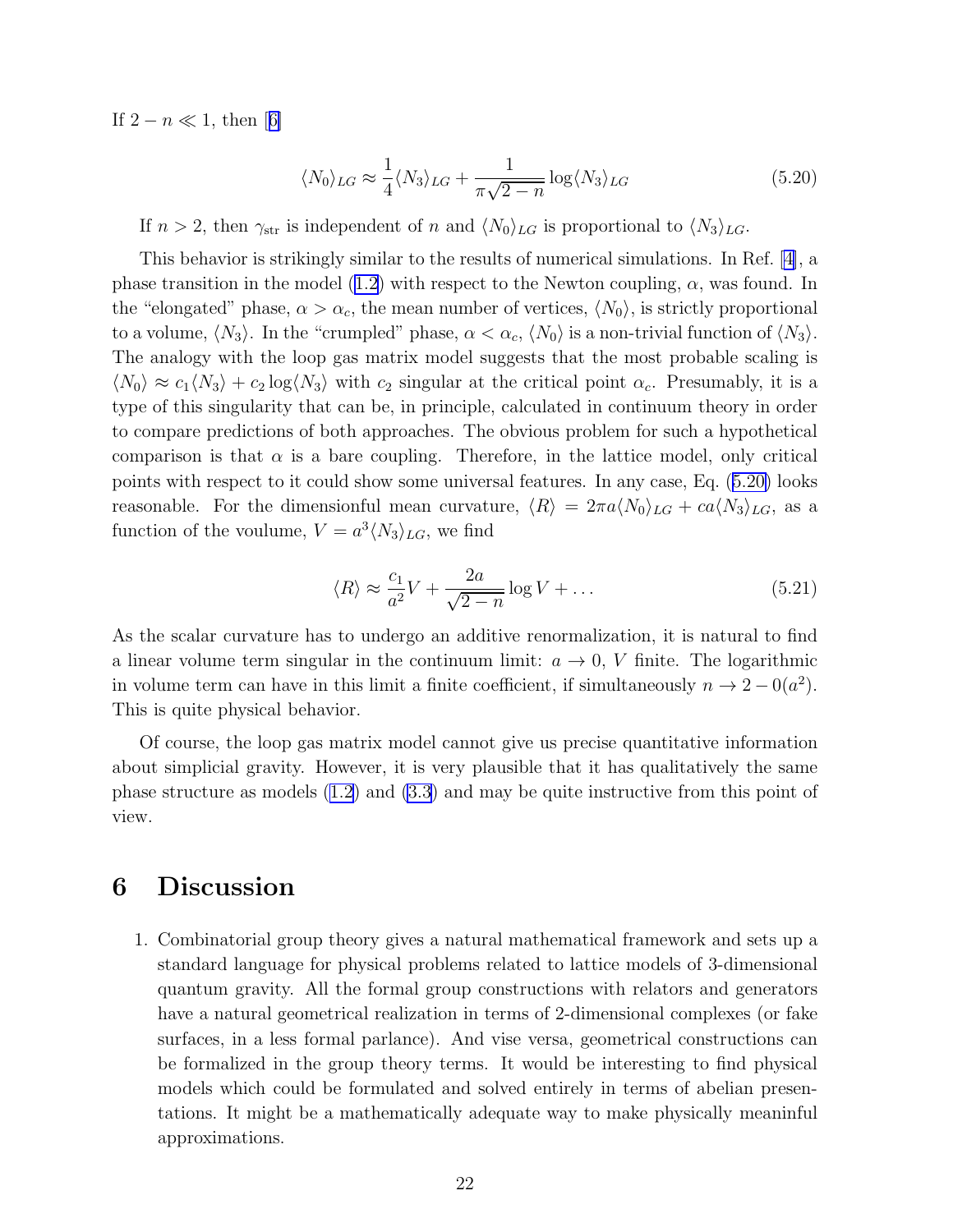- <span id="page-23-0"></span>2. To determine a growth rate for different classes of complexes is the first necessary step in the process of constructing and investigating simplicial gravity models. It is an interesting field of research in its own right, altough more mathematical in spirit. Explicit forms of the asymptotic expansions would give rigorous and exact solutions of the correponding physical models.
- 3. The status of the reduced model [\(5.1](#page-16-0)) is not yet absolutely clear. As it was formulated in Eq. [\(5.1](#page-16-0)), it looks as a genuine simplicial gravity model with some peculiar matter coupled to it. It is not clear if this matter has any local description in terms of fields in a manifold. The first natural question about the model to ask is if all simplicial spheres are really counted in  $\mathbf{Z}_{red}^{(2)}(\alpha,\mu)$ . Or, in other words, whether any simplicial 3-sphere allows for embedding at least one 2-collapsible spine in it. At first thought, Zeeman's Dunce Hat could serve as a source of counterexamples. However, triangles lying inside an initial ball can form such a fake surface. Even in the simplest case of 2 tetrahedra a Zeeman's Dunce Hat can easily be obtained. And, say, the complex constructed in Ref. [\[19\]](#page-24-0) cannot be a counterexample because it is not simplicial. It seems to be an uneasy question in general. Say, the similar statement in case of simply-connected manifolds would automaticly prove the famous Poincaré hypothesis.
- 4. The model [\(5.1](#page-16-0)) can be successfully simulated numerically with help of the Monte Carlo technique. Results of the simulations as well as an account of the algorithm will be reported elsewhere [\[20\]](#page-24-0). Let us simply mention here that they support the hypothesis that both the reduced 3-dimensional model [\(5.1](#page-16-0)) and the 2-dimensional loop gas model belong to the same universality class in the continuum limit, with the Newton coupling playing a role analogous to the central charge in 2D gravity. It would be extremely interesting if the original model [\(3.3](#page-10-0)) had a similar continuum limit. In principle, it would not contradict to what is known from numerical simulations of the pure 3D gravity model. If we remember that the analogous 2 dimensional matrix model discribes the  $c = -2$  matter coupled to gravity, which is topological, then it might seem less surprising that our 3-dimensional construction is equivalent to some 2-dimensional model.

### Acknowledgments

I would like to thank J.Ambjørn, B.Durhuus, V.Kazakov, N.Kawamoto, V.Turaev and Y.Watabiki for the fruitful discussions. This work has been partially supported by the grants RFFI-97-02-17927 and INTAS-96-0524.

#### References

[1] T. Regge, Nuovo Cimento 19 (1961) 558